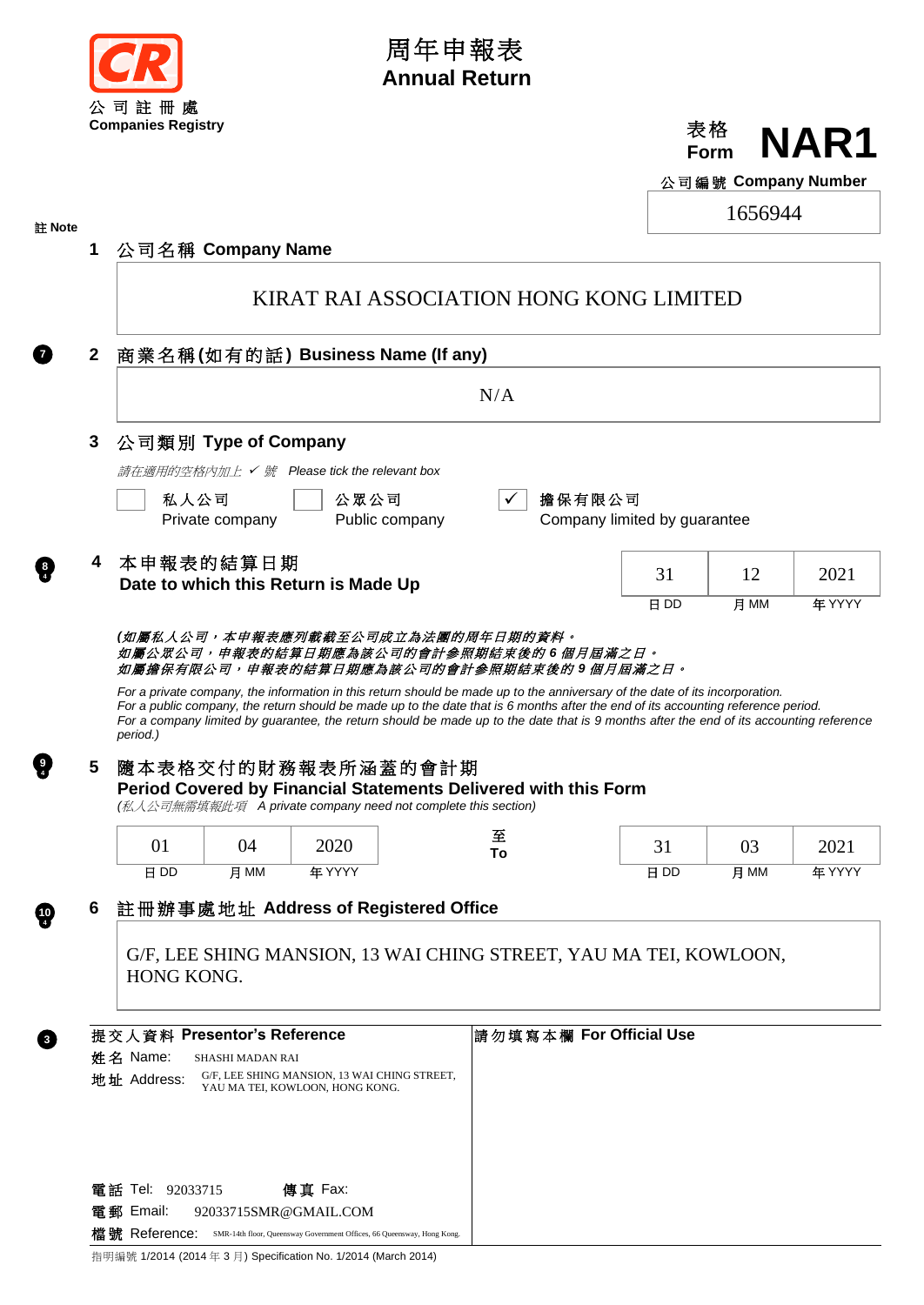

**12**

#### **7** 電 郵 地 址 **Email Address**

YAYOKKHA@GMAIL.COM

#### **8** 按 揭 及 押 記 **Mortgages and Charges**

#### 截 至 本 申 報 表 的結算 日 期 , 所 有 根 據 《 公 司 條 例 》 須 向 公 司 註 冊 處 處 長 登 記 的 ,或若於 **1912** 年 **1** 月 **1** 日 後 設 定 便 須 如 此 登 記 的 按 揭 及 押 記 的 負 債 總 額

Total amount of the indebtedness as at the date to which this return is made up in respect of all mortgages and charges which are required to be registered with the Registrar of Companies pursuant to the Companies Ordinance or would have been required to be so registered if created after 1 January 1912

N/A

# **9** 無 股 本 公 司 的 成 員 人 數 **Number of Member(s) of a Company Not Having a Share Capital**

*(*有股本的公司無需填報此項 *Company having a share capital need not complete this section)*

| 截至本申報表的結算日期的成員人數                                                   |  |
|--------------------------------------------------------------------|--|
| Number of Member(s) as at the Date to which this Return is Made Up |  |

3

#### **10** 股 本 **Share Capital**

*(*無股本的公司無需填報此項 *Company not having a share capital need not complete this section)*

|                                                                                 |                  |                           | 截至本申報表的結算日期 As at the Date to which this Return is Made Up |                                                                   |  |  |  |  |  |  |
|---------------------------------------------------------------------------------|------------------|---------------------------|------------------------------------------------------------|-------------------------------------------------------------------|--|--|--|--|--|--|
| 股份的類別                                                                           |                  | 已發行股份 Issued Shares       |                                                            |                                                                   |  |  |  |  |  |  |
| (如普通股/<br>優先股等)<br><b>Class of Shares</b><br>(e.g. Ordinary<br>Preference etc.) | 貨幣單位<br>Currency | 總數<br><b>Total Number</b> | 總款額<br><b>Total Amount</b>                                 | 已繳或視作<br>已繳的總款額<br>Total Amount Paid up or<br>Regarded as Paid up |  |  |  |  |  |  |
| N/A                                                                             |                  |                           |                                                            |                                                                   |  |  |  |  |  |  |
|                                                                                 |                  |                           |                                                            |                                                                   |  |  |  |  |  |  |
|                                                                                 |                  |                           |                                                            |                                                                   |  |  |  |  |  |  |
|                                                                                 |                  |                           |                                                            |                                                                   |  |  |  |  |  |  |
| 總數<br>Total                                                                     |                  |                           |                                                            |                                                                   |  |  |  |  |  |  |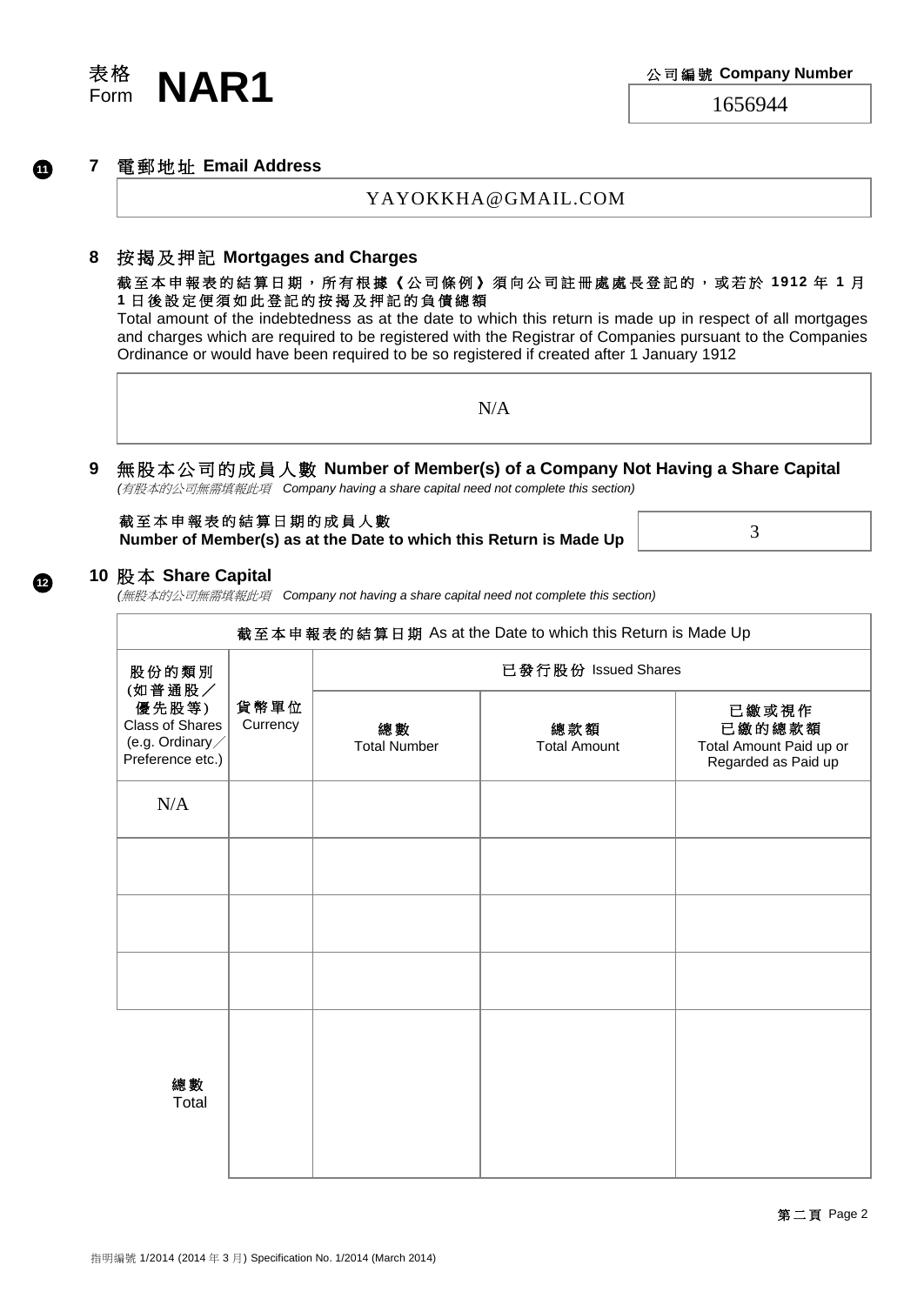

**13**

**15**

**16**

**16**

**12** 

**14**

## **11** 公 司 秘 書 **Company Secretary**

# **A.** 公 司 秘 書 **(**自然人 **) Company Secretary (Natural Person)**

*(*如超過一名公司秘書屬自然人,請用續頁 *A* 填報 *Use Continuation Sheet A if more than 1 company secretary is a natural person)*

|                                                                      |                          | ( <i>如心迥一石公可忪音圈目然入 ' 胡用領貝 A 填</i> 揿 Ose Continuation Sheet A in more than T company secretary is a natural person) |                                       |  |              |                        |     |   |   |   |                |  |          |
|----------------------------------------------------------------------|--------------------------|--------------------------------------------------------------------------------------------------------------------|---------------------------------------|--|--------------|------------------------|-----|---|---|---|----------------|--|----------|
| 中文姓名<br><b>Name in Chinese</b>                                       |                          |                                                                                                                    |                                       |  |              | N/A                    |     |   |   |   |                |  |          |
| 英文姓名<br>Name in English                                              | 姓氏<br>Surname            |                                                                                                                    | <b>RAI</b>                            |  |              |                        |     |   |   |   |                |  |          |
|                                                                      | 名字<br><b>Other Names</b> | <b>GANGA RAM</b>                                                                                                   |                                       |  |              |                        |     |   |   |   |                |  |          |
| 前用姓名<br><b>Previous Names</b>                                        | 中文<br>Chinese            |                                                                                                                    |                                       |  |              | N/A                    |     |   |   |   |                |  |          |
|                                                                      | _英文<br>English           |                                                                                                                    |                                       |  |              | N/A                    |     |   |   |   |                |  |          |
| 別名<br><b>Alias</b>                                                   | 中文<br>Chinese            |                                                                                                                    |                                       |  |              | N/A                    |     |   |   |   |                |  |          |
|                                                                      | _英文<br>English           |                                                                                                                    |                                       |  |              | N/A                    |     |   |   |   |                |  |          |
| 香港通訊地址<br><b>Hong Kong</b>                                           |                          |                                                                                                                    | FLAT-E, 16/F, BLOCK-2, THE PARCVILLE, |  |              |                        |     |   |   |   |                |  |          |
| Correspondence<br><b>Address</b>                                     |                          |                                                                                                                    | 33 YUEN LONG KAU HUI ROAD,            |  |              |                        |     |   |   |   |                |  |          |
|                                                                      |                          | YUEN LONG, N.T.                                                                                                    |                                       |  |              |                        |     |   |   |   |                |  |          |
|                                                                      |                          | <sup>地區</sup> 香港/HONG KONG                                                                                         |                                       |  |              |                        |     |   |   |   |                |  |          |
| 電郵地址<br><b>Email Address</b>                                         |                          |                                                                                                                    |                                       |  |              | GANGARAM75@HOTMAIL.COM |     |   |   |   |                |  |          |
| 身分證明 Identification<br>(a) 香港身分證號碼<br>Hong Kong Identity Card Number |                          |                                                                                                                    |                                       |  | $\mathbf{P}$ | 6                      | 8   | 6 | 5 | 6 | $\overline{4}$ |  | $3 \mid$ |
| (b) 護照<br>Passport                                                   |                          | 簽發國家/地區<br>Issuing Country / Region                                                                                |                                       |  |              | N/A                    |     |   |   |   |                |  |          |
|                                                                      |                          | 號碼<br>Number                                                                                                       |                                       |  |              |                        | N/A |   |   |   |                |  |          |
| 公司秘書 (法人團體) Company Secretary (Body Corporate)<br>В.                 |                          |                                                                                                                    |                                       |  |              |                        |     |   |   |   |                |  |          |
| 中文名稱<br><b>Name in Chinese</b>                                       |                          | (如超過一名公司秘書屬法人團體,請用續頁 A 填報 Use Continuation Sheet A if more than 1 company secretary is a body corporate)           |                                       |  |              |                        |     |   |   |   |                |  |          |
| 英文名稱<br>Name in English                                              |                          |                                                                                                                    |                                       |  |              |                        |     |   |   |   |                |  |          |
| 香港地址<br><b>Hong Kong</b><br><b>Address</b>                           |                          |                                                                                                                    |                                       |  |              |                        |     |   |   |   |                |  |          |
|                                                                      |                          |                                                                                                                    |                                       |  |              |                        |     |   |   |   |                |  |          |
|                                                                      |                          | <sup>地區</sup> 香港/HONG KONG                                                                                         |                                       |  |              |                        |     |   |   |   |                |  |          |
| 電郵地址<br><b>Email Address</b>                                         |                          |                                                                                                                    |                                       |  |              |                        |     |   |   |   |                |  |          |
| 公司編號 Company Number                                                  |                          |                                                                                                                    |                                       |  |              |                        |     |   |   |   |                |  |          |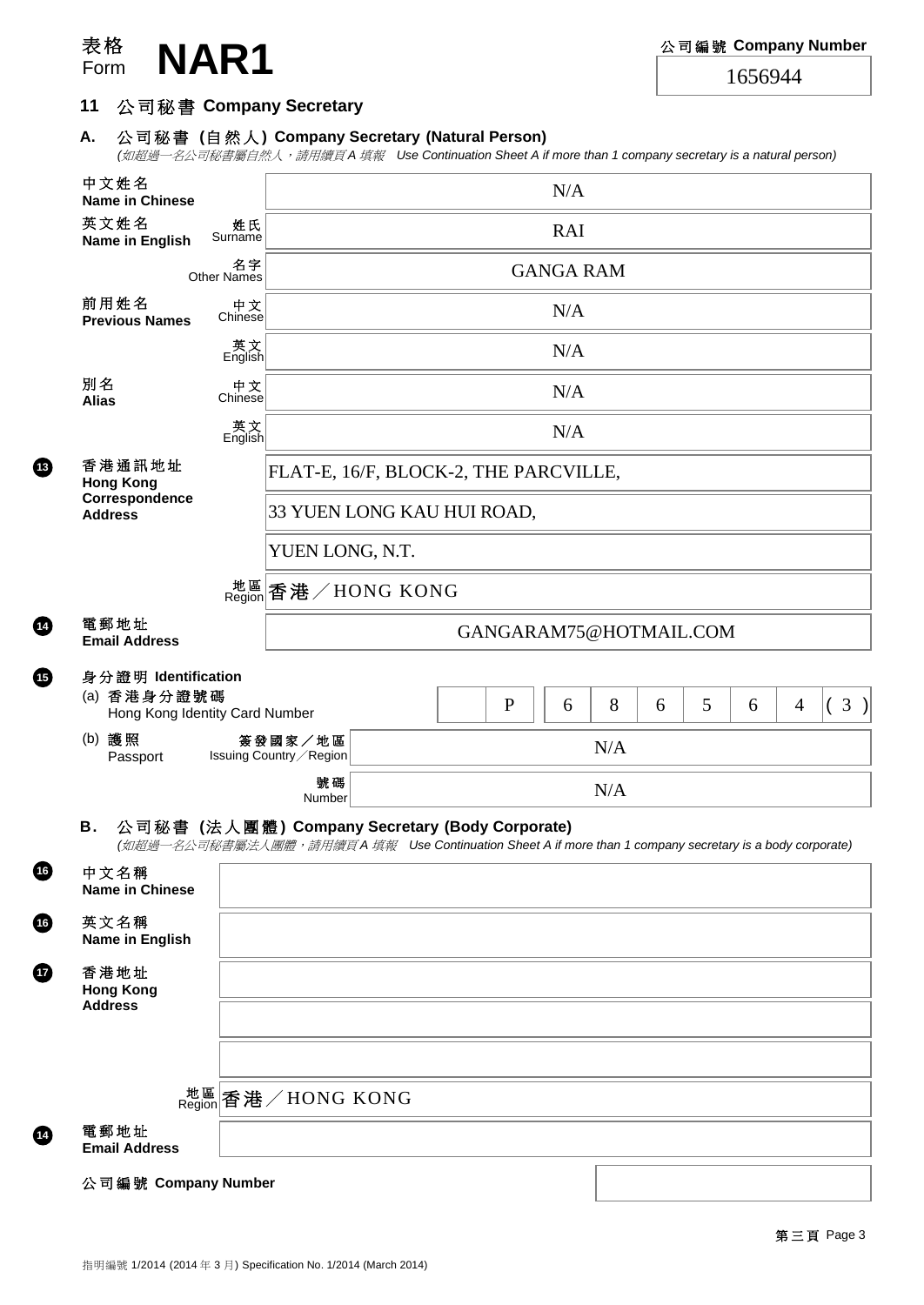

#### **12** 董 事 **Directors**

**19**

**18**

**20**

**21**

#### **A.** 董 事 **(**自然人 **) Director (Natural Person)**

*(*如超過一名董事屬自然人,請用續頁 *B* 填報 *Use Continuation Sheet B if more than 1 director is a natural person)*

| 請在適用的空格內加上 ✔ 號 Please tick the relevant box(es)<br>身分 |                                                  | 董事<br>✓                               |     | 候補董事        |   |            |   | 代替 Alternate to |   |                |                |  |
|-------------------------------------------------------|--------------------------------------------------|---------------------------------------|-----|-------------|---|------------|---|-----------------|---|----------------|----------------|--|
| <b>Capacity</b>                                       | Alternate Director<br>Director                   |                                       |     |             |   |            |   |                 |   |                |                |  |
|                                                       |                                                  |                                       |     |             |   |            |   |                 |   |                |                |  |
| 中文姓名<br><b>Name in Chinese</b>                        |                                                  |                                       |     |             |   | N/A        |   |                 |   |                |                |  |
| 英文姓名<br>Name in English                               | 姓氏<br>Surname                                    |                                       |     |             |   | <b>RAI</b> |   |                 |   |                |                |  |
|                                                       | 名字<br>Other Names                                | <b>GANGA RAM</b>                      |     |             |   |            |   |                 |   |                |                |  |
| 前用姓名<br><b>Previous Names</b>                         | 中文<br>Chinese                                    |                                       |     |             |   | N/A        |   |                 |   |                |                |  |
|                                                       | 英<br>Kinglish                                    | N/A                                   |     |             |   |            |   |                 |   |                |                |  |
| 別名<br><b>Alias</b>                                    | 中文<br>Chinese                                    |                                       |     |             |   | N/A        |   |                 |   |                |                |  |
|                                                       | _<br>英文<br>English                               | N/A                                   |     |             |   |            |   |                 |   |                |                |  |
| 住址<br><b>Residential</b>                              |                                                  | FLAT-E, 16/F, BLOCK-2, THE PARCVILLE, |     |             |   |            |   |                 |   |                |                |  |
| <b>Address</b>                                        |                                                  | 33 YUEN LONG KAU HUI ROAD,            |     |             |   |            |   |                 |   |                |                |  |
|                                                       |                                                  | YUEN LONG, N.T.                       |     |             |   |            |   |                 |   |                |                |  |
|                                                       | 國家/地區<br>Country / Region                        | HONG KONG.                            |     |             |   |            |   |                 |   |                |                |  |
| 電郵地址<br><b>Email Address</b>                          |                                                  | GANGARAM75@HOTMAIL.COM                |     |             |   |            |   |                 |   |                |                |  |
| 身分證明 Identification                                   |                                                  |                                       |     |             |   |            |   |                 |   |                |                |  |
| (a) 香港身分證號碼<br>Hong Kong Identity Card Number         |                                                  |                                       |     | $\mathbf P$ | 6 | 8          | 6 | 5               | 6 | $\overline{4}$ | 3<br>$\lambda$ |  |
| (b) 護照<br>Passport                                    | 簽發國家/地區<br>$\rm N/A$<br>Issuing Country / Region |                                       |     |             |   |            |   |                 |   |                |                |  |
| 號碼<br>Number                                          |                                                  |                                       | N/A |             |   |            |   |                 |   |                |                |  |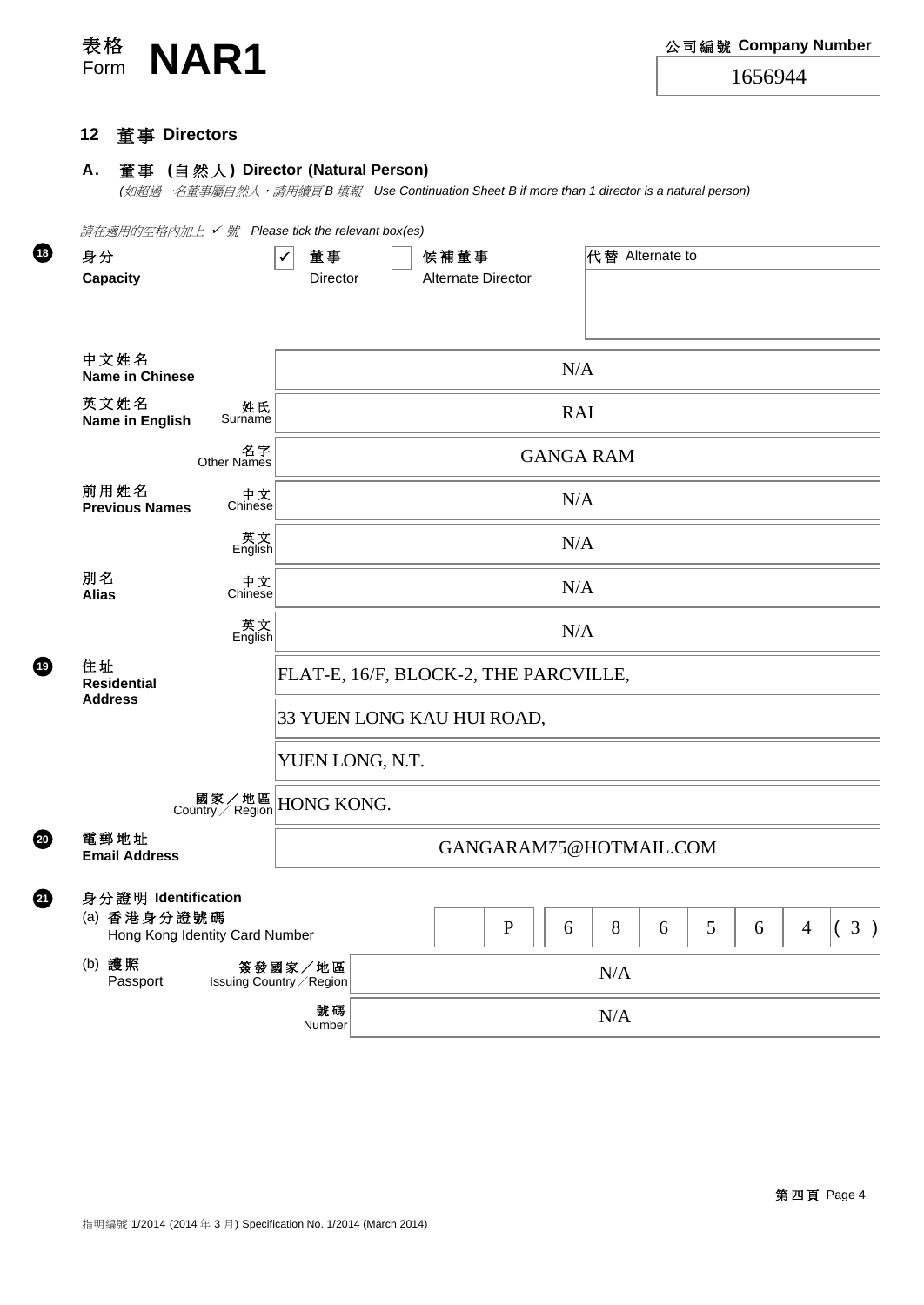| 表格<br>NAR1                                                  |                                     |                            | 公司編號 Company Number                                                                         |
|-------------------------------------------------------------|-------------------------------------|----------------------------|---------------------------------------------------------------------------------------------|
| Form                                                        |                                     |                            | 1656944                                                                                     |
| 12                                                          | 董事 Directors (續上頁 cont'd)           |                            |                                                                                             |
| В.                                                          | 董事 (法人團體) Director (Body Corporate) |                            |                                                                                             |
|                                                             |                                     |                            | (如超過兩名董事屬法人團體,請用續頁C填報 Use Continuation Sheet C if more than 2 directors are body corporate) |
| 請在適用的空格內加上 √號 Please tick the relevant box(es)              |                                     |                            |                                                                                             |
| 1<br>身分                                                     | 董事                                  | 候補董事                       | 代替 Alternate to                                                                             |
| Capacity                                                    | Director                            | <b>Alternate Director</b>  |                                                                                             |
|                                                             |                                     |                            |                                                                                             |
| 中文名稱                                                        |                                     |                            |                                                                                             |
| <b>Name in Chinese</b>                                      |                                     |                            |                                                                                             |
| 英文名稱                                                        |                                     |                            |                                                                                             |
| Name in English                                             |                                     |                            |                                                                                             |
|                                                             |                                     |                            |                                                                                             |
| 地址<br><b>Address</b>                                        |                                     |                            |                                                                                             |
|                                                             |                                     |                            |                                                                                             |
|                                                             |                                     |                            |                                                                                             |
| 國家/地區                                                       |                                     |                            |                                                                                             |
| Country / Region                                            |                                     |                            |                                                                                             |
| 電郵地址<br><b>Email Address</b>                                |                                     |                            |                                                                                             |
| 公司編號 Company Number<br>(只適用於在香港註冊的法人團體)                     |                                     |                            |                                                                                             |
| (Only applicable to body corporate registered in Hong Kong) |                                     |                            |                                                                                             |
| 請在適用的空格內加上 √號 Please tick the relevant box(es)              |                                     |                            |                                                                                             |
| $\mathbf{2}$<br>身分<br>Capacity                              | 董事<br>Director                      | 候補董事<br>Alternate Director | 代替 Alternate to                                                                             |
|                                                             |                                     |                            |                                                                                             |
| 中文名稱                                                        |                                     |                            |                                                                                             |
| <b>Name in Chinese</b>                                      |                                     |                            |                                                                                             |
|                                                             |                                     |                            |                                                                                             |
| 英文名稱<br>Name in English                                     |                                     |                            |                                                                                             |
|                                                             |                                     |                            |                                                                                             |
| 地址<br><b>Address</b>                                        |                                     |                            |                                                                                             |
|                                                             |                                     |                            |                                                                                             |
|                                                             |                                     |                            |                                                                                             |
|                                                             |                                     |                            |                                                                                             |
| 國家/地區<br>Country / Region                                   |                                     |                            |                                                                                             |
| 電郵地址<br><b>Email Address</b>                                |                                     |                            |                                                                                             |
| 公司編號 Company Number                                         |                                     |                            |                                                                                             |

*(*只適用於在香港註冊的法人團體*) (Only applicable to body corporate registered in Hong Kong)*

**22**

**18**

**20**

**18**

**22**

**20**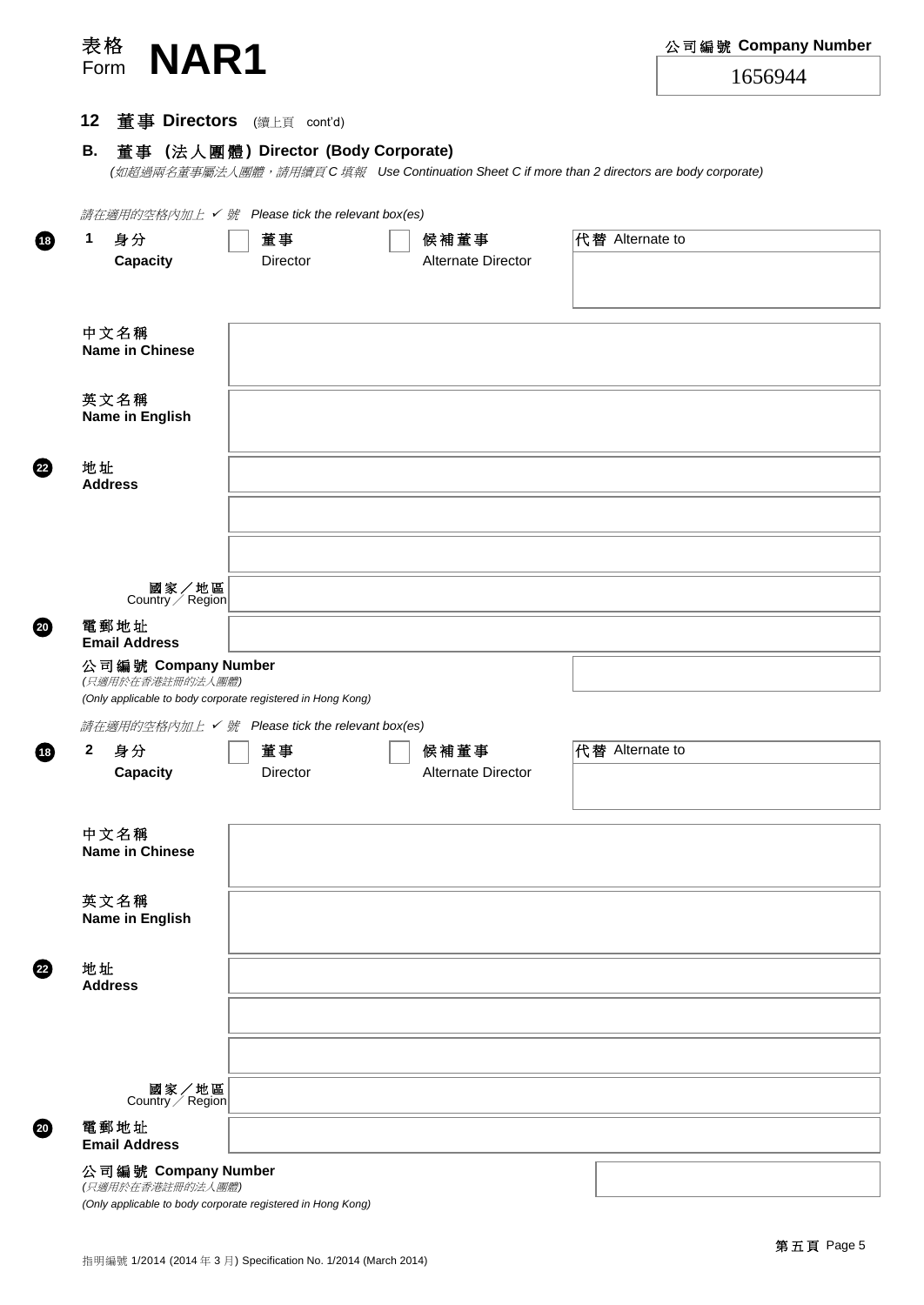

**20**

**21**

## **12** 董 事 **Directors** (續上頁 cont'd)

### **C.** 備任董事 **Reserve Director**

**(**只 適 用 於 只 有 一 名 成 員 而 該 成 員 同 時 亦 是 唯 一 董 事 的 私 人 公 司 **) (Only applicable to a private company with only one member who is also the sole director of the company)**

| 中文姓名<br><b>Name in Chinese</b>                |                                     |  |
|-----------------------------------------------|-------------------------------------|--|
| 英文姓名<br>姓氏<br>Surname<br>Name in English      |                                     |  |
| Other Names                                   | 名字                                  |  |
| 前用姓名<br><b>Previous Names</b>                 | 中文<br>Chinese                       |  |
|                                               | _<br>英文<br>English                  |  |
| 別名<br><b>Alias</b>                            | 中文<br>Chinese                       |  |
|                                               | 英<br>Thglish                        |  |
| 住址<br><b>Residential</b><br><b>Address</b>    |                                     |  |
|                                               |                                     |  |
|                                               |                                     |  |
| 國家/地區<br>Country / Region                     |                                     |  |
| 電郵地址<br><b>Email Address</b>                  |                                     |  |
| 身分證明 Identification                           |                                     |  |
| (a) 香港身分證號碼<br>Hong Kong Identity Card Number |                                     |  |
| (b) 護照<br>Passport                            | 簽發國家/地區<br>Issuing Country / Region |  |
|                                               | 號碼<br>Number                        |  |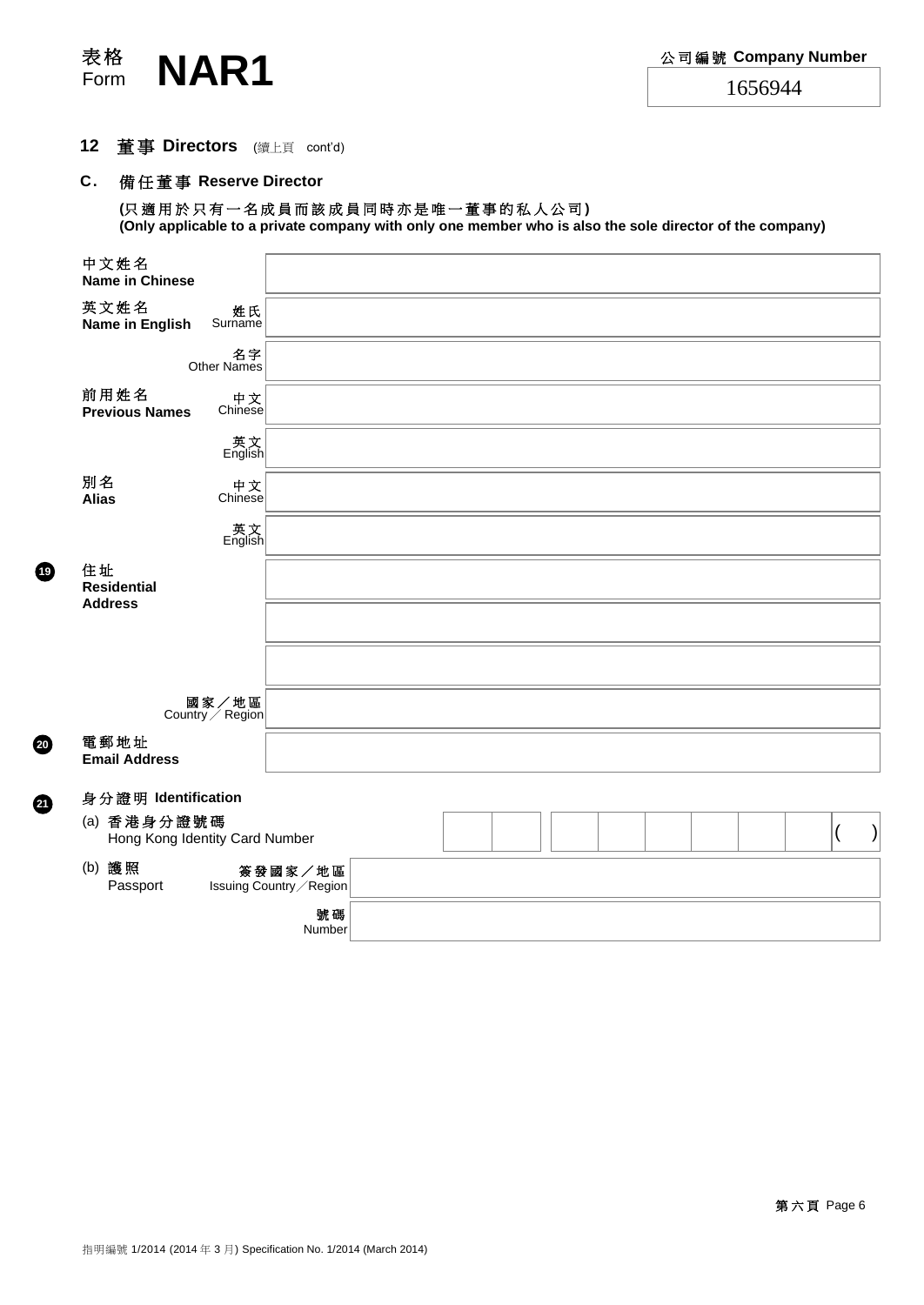



**13** 有 股 本 公 司 的 成 員 詳 情 **Particulars of Member(s) of a Company Having a Share Capital** *(*有股本的公司必須填報此項 *Company having a share capital must complete this section )*

請在適用的空格內加上 ✓ 號 *Please tick the relevant box*



非上市公司的成員詳情列於附表一

Particulars of members of a non-listed company are listed in Schedule 1



#### 上市公司的成員詳情列於附表二

Particulars of members of a listed company are listed in Schedule 2

#### **14** 公 司 紀 錄 **Company Records**

*(*如空位不足,請用續頁 *D* 填報 *Use Continuation Sheet D if the space provided is insufficient)*

#### 公司備存 下 列 紀 錄 的地址 **(**如 並 非 備 存 於 第 **6** 項 所 述 的 註 冊 辦 事處內 **)**

Address where the following company records are kept (if not kept at the registered office stated in Section 6)

公司紀錄 Company Records カランド おおところ 地址 Address

**15** 陳 述 書 **Statement**

*(*如屬私人公司,請在空格內加上 ✓ 號以作出此項陳述 *For a private company, please tick the box to make the Statement)*

現 述 明 公 司 自 最 近 一 份 周 年 申 報 表 的 結 算 日 期 起 (如 屬 首 份 周 年 申 報 表 , 則 自 公 司 成 立 為 法 團 的 日 期起), 並沒有發出邀請, 以邀請公眾人士認購公司的任何股份或債權證;同時如成員人數於本申 報 表 的 結算日 期 當 日 超 過 五 十 名 , 則 超 出 五 十 名 之 數 的 成 員 , 全 屬 根 據 《 公 司 條 例 》 第 **11(2)**條 於計算公司成員人數時不包括在內的人。

The company has not, since the date of the last annual return (or since the date of incorporation in the case of the first annual return), issued any invitation to the public to subscribe for any shares or debentures of the company and that if the number of members of the company exceeds 50 as at the date of this return, the excess consists wholly of persons who, under section 11(2) of the Companies Ordinance, are excluded in the calculation of the number of members of the company.

#### 提 示 **Advisory Note**

#### 所有公司董事均應閱讀公司註冊處編製的《董事責任指引》,並熟悉該指引所概述的董事一般責任。

**All directors of the company are advised to read 'A Guide on Directors' Duties' published by the Companies Registry and acquaint themselves with the general duties of directors outlined in the Guide.**

#### 本 申 報 表 包 括 下 列 續 頁 **This Return includes the following Continuation Sheet(s)**

| 續頁 Continuation Sheet(s) |  |  |
|--------------------------|--|--|
| 頁數 Number of pages       |  |  |



**6**

**25**

姓名 Name : RAI GANGA RAM 日期 Date : 03/01/2022

董事 Director/公司秘書 Company Secretary \* <br>
日DD / 月MM / 年 YYYY

*\**請刪去不適用者 *Delete whichever does not apply*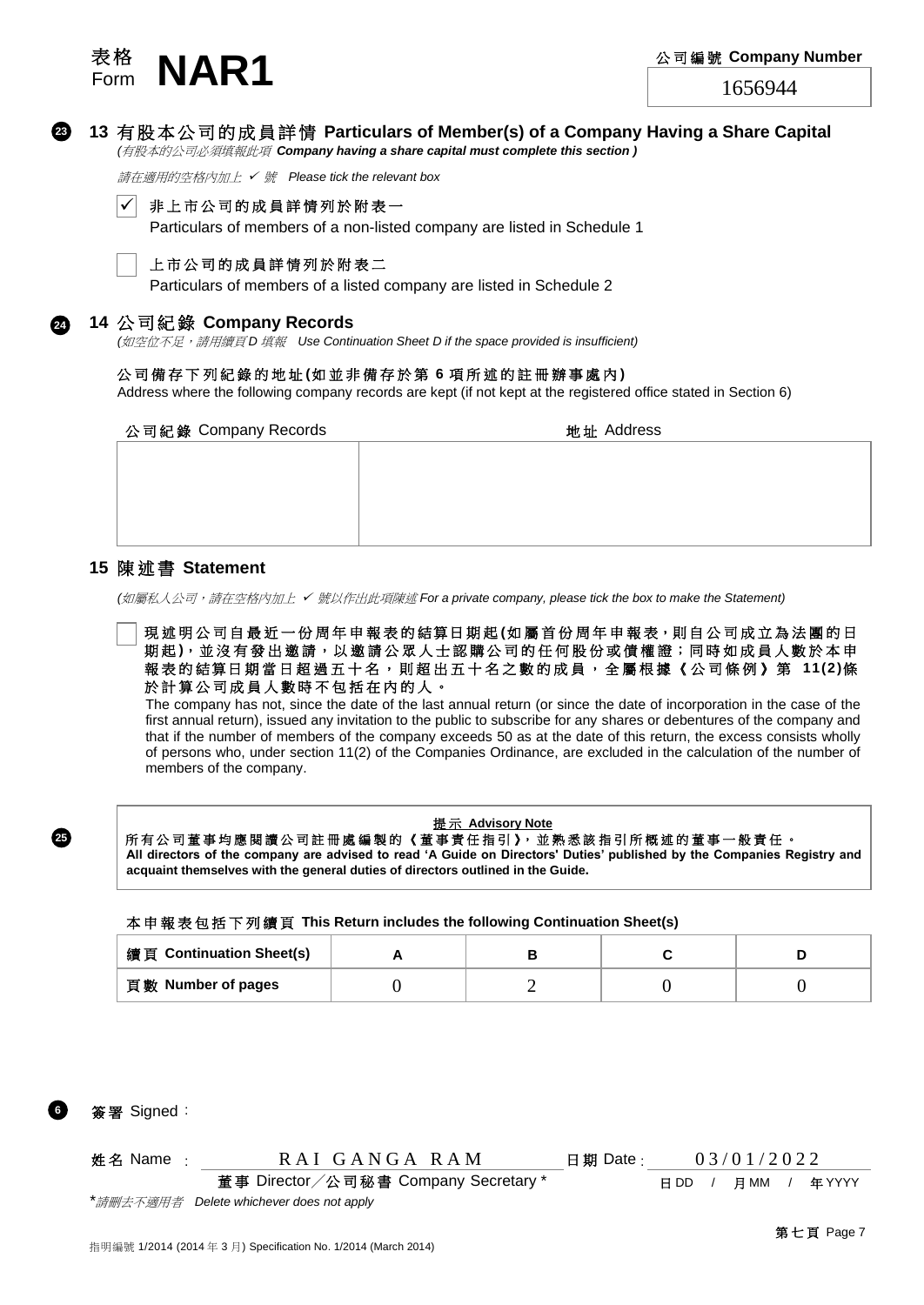

**(**非上市公司適用 **FOR NON-LISTED COMPANY)**

#### 本申報表的結算日期

**26**

| חח<br>H | MМ | <b>在 YYYY</b> |
|---------|----|---------------|

#### Date to which this Return is Made Up **Notify 10 and Apple 20 and Apple 20 and Apple 20 and Apple 20 and Apple 20 and Apple 20 and Apple 20 and Apple 20 and Apple 20 and Apple 20 and Apple 20 and Apple 20 and Apple 20 and**

1656944

#### 非 上 市 公 司 的 成 員 詳 情 **(**第 **13** 項 **)**

**Particulars of Member(s) of a Non-listed Company (Section 13)**

*(*有股本的非上市公司必須填報此頁。如空位不足,或超過一類股份,可另加附表一。*) (Non-listed company having a share capital must complete this page. If the space provided is insufficient, or if there is more than one class of shares, please use additional Schedule 1.)*

#### 截至本申報表的結算日期的成員詳情 Particulars of Member(s) as at the Date to which this Return is Made Up

股份類別 **Class of Shares**

#### 此 類 別 股 份 的 已 發 行 總 數 **Total Number of Issued Shares in this Class**

| 現時持有量<br>轉讓*                                                          |               |  |
|-----------------------------------------------------------------------|---------------|--|
| 地址<br>姓名/名稱<br>Transferred *<br>Current<br>Name<br>Address<br>Holding | 備註<br>Remarks |  |
| 數目<br>日期<br>Number<br>Date                                            |               |  |
|                                                                       |               |  |
|                                                                       |               |  |
|                                                                       |               |  |
|                                                                       |               |  |
|                                                                       |               |  |
|                                                                       |               |  |
|                                                                       |               |  |
|                                                                       |               |  |
|                                                                       |               |  |
|                                                                       |               |  |
|                                                                       |               |  |

\* 如 公 司 的 股 份 自 上 一 份 周 年 申 報 表 日 期 以 來 **(**如 屬 首 份 周 年 申 報 表 , 則 自 公 司 成 立 為 法 團 以 來 **)**有 任 何轉讓,有關詳情亦請一併申報;股份受讓人的姓名/名稱請在「備註」一欄註明。

\* If there have been any transfers of the company's shares since the date of the last annual return (or since incorporation if this is the first annual return), please also provide details of the transfers; the name of the transferee should be stated in the 'Remarks' column.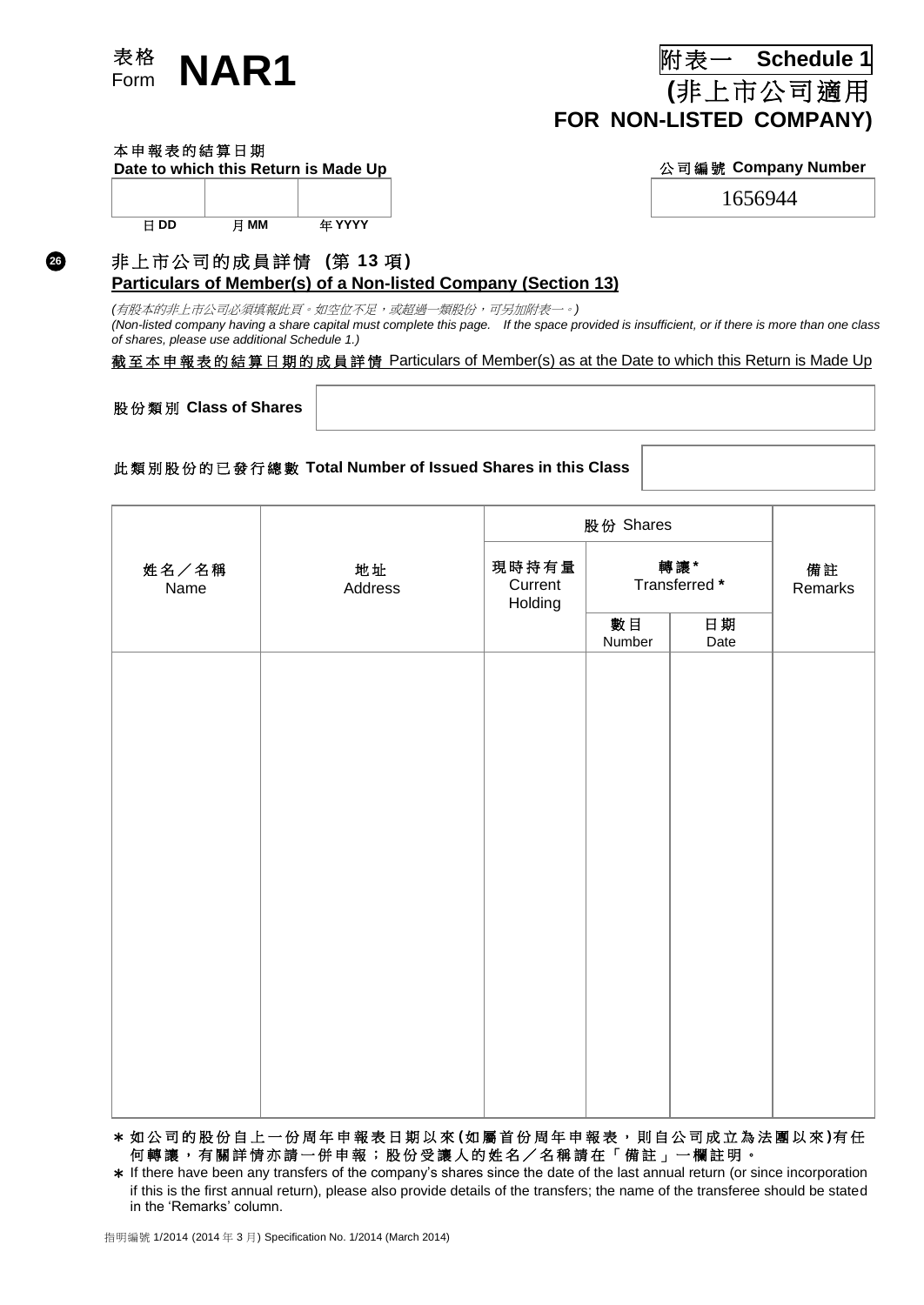

# 表 格 Form **NAR1** 附表二 **Schedule <sup>2</sup> (**上市公司適用 **FOR LISTED COMPANY)**

#### 本申報表的結算日期

**27**

**Date to which this Return is Made Up** 公司編號 **Company Number**

| F DD | 日 MM | 年 YYYY |
|------|------|--------|

# 上 市 公 司 的 成 員 詳 情 **(**第 **13** 項 **)**

## **Particulars of Member(s) of a Listed Company (Section 13)**

*(*有股本的上市公司必須填報此頁。如空位不足,或超過一類股份,可另加附表二。*) (Listed company having a share capital must complete this page. If the space provided is insufficient, or if there is more than one class of shares, please use additional Schedule 2.)*

#### 截 至 本 申 報 表 的 結 算 日 期 持 有 公 司 任 何 類 別 股 份 中 的 **5%** 或多於 **5%** 發行 股 本 的成員 的 詳 情

Particulars of Member(s) who Held 5% or More of the Issued Shares in any Class of the Company's Shares as at the Date to which this Return is Made Up

股份類別 **Class of Shares**

#### 此 類 別 股 份 的 已發行 總 數 **Total Number of Issued Shares in this Class**

|               |               | 股份 Shares                       |                                                                           |
|---------------|---------------|---------------------------------|---------------------------------------------------------------------------|
| 姓名/名稱<br>Name | 地址<br>Address | 現時持有量<br><b>Current Holding</b> | 佔此類別已發行<br>股份的百分比<br>Percentage of<br>Issued Shares Held<br>in this Class |
|               |               |                                 |                                                                           |
|               |               |                                 |                                                                           |
|               |               |                                 |                                                                           |
|               |               |                                 |                                                                           |
|               |               |                                 |                                                                           |
|               |               |                                 |                                                                           |
|               |               |                                 |                                                                           |
|               |               |                                 |                                                                           |
|               |               |                                 |                                                                           |
|               |               |                                 |                                                                           |
|               |               |                                 |                                                                           |
|               |               |                                 |                                                                           |

指明編號 1/2014 (2014 年 3 月) Specification No. 1/2014 (March 2014)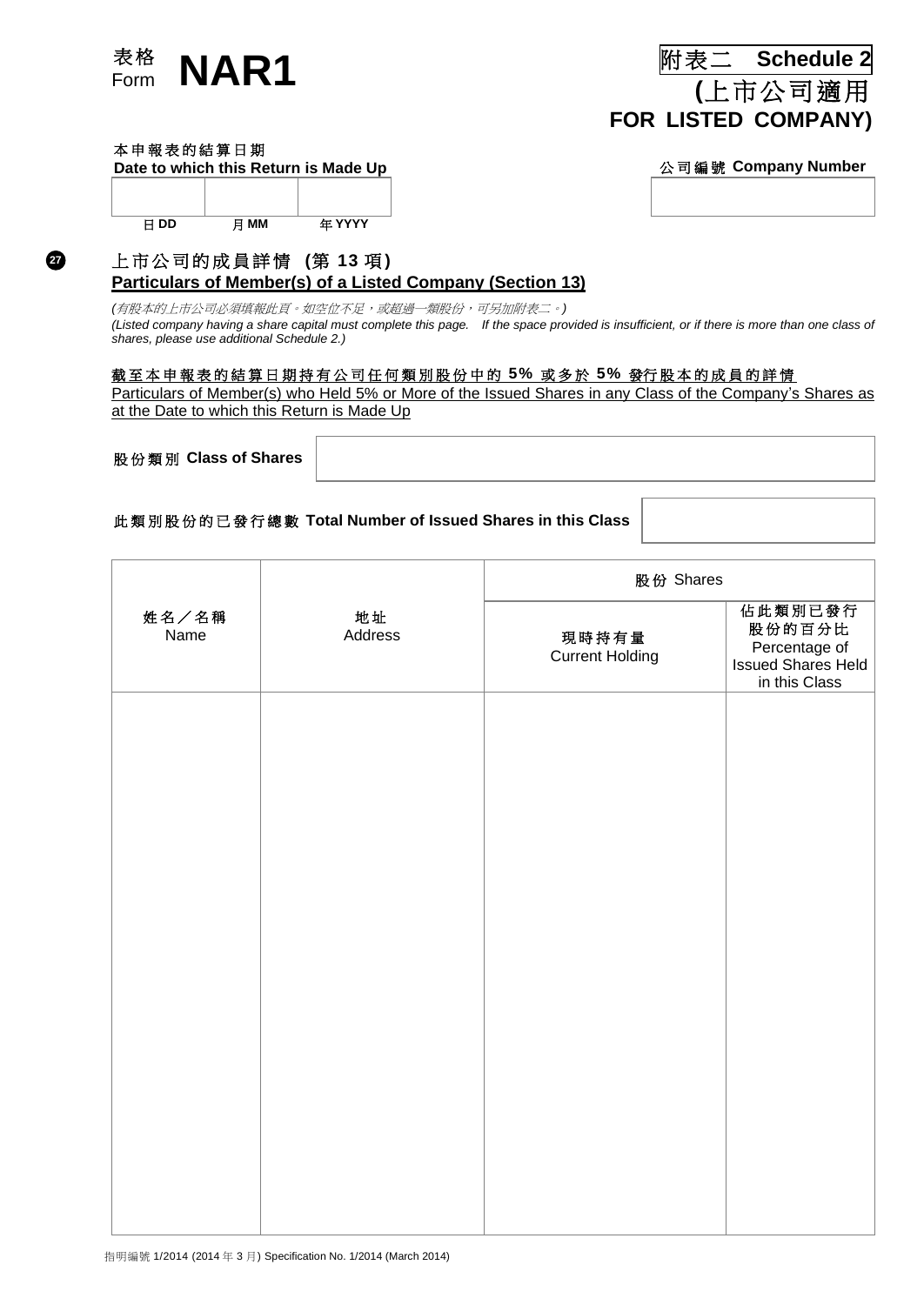| 表格                                                                   | <b>NAR1</b>              |                                                  |                                                  | 續頁 A |                     |         | <b>Continuation Sheet A</b> |
|----------------------------------------------------------------------|--------------------------|--------------------------------------------------|--------------------------------------------------|------|---------------------|---------|-----------------------------|
| Form<br>本申報表的結算日期<br>Date to which this Return is Made Up            |                          |                                                  |                                                  |      | 公司編號 Company Number |         |                             |
|                                                                      |                          |                                                  |                                                  |      |                     | 1656944 |                             |
| 日 DD                                                                 | 月 MM                     | 年 YYYY                                           |                                                  |      |                     |         |                             |
| 公司秘書詳情 (第11項)                                                        |                          |                                                  | <b>Details of Company Secretary (Section 11)</b> |      |                     |         |                             |
| 公司秘書(自然人) Company Secretary (Natural Person)<br>Α.                   |                          |                                                  |                                                  |      |                     |         |                             |
| 中文姓名<br><b>Name in Chinese</b>                                       |                          |                                                  |                                                  |      |                     |         |                             |
| 英文姓名<br>Name in English                                              | 姓氏<br>Surname            |                                                  |                                                  |      |                     |         |                             |
|                                                                      | 名字<br><b>Other Names</b> |                                                  |                                                  |      |                     |         |                             |
| 前用姓名<br><b>Previous Names</b>                                        | 中文<br>Chinese            |                                                  |                                                  |      |                     |         |                             |
|                                                                      | _英文<br>English           |                                                  |                                                  |      |                     |         |                             |
| 別名<br><b>Alias</b>                                                   | 中文<br>Chinese            |                                                  |                                                  |      |                     |         |                             |
|                                                                      | _英文<br>English           |                                                  |                                                  |      |                     |         |                             |
| 香港通訊地址<br><b>Hong Kong</b><br>Correspondence<br><b>Address</b>       |                          |                                                  |                                                  |      |                     |         |                             |
|                                                                      |                          | <sup>地區</sup> 香港/HONG KONG                       |                                                  |      |                     |         |                             |
| 電郵地址<br><b>Email Address</b>                                         |                          |                                                  |                                                  |      |                     |         |                             |
| 身分證明 Identification<br>(a) 香港身分證號碼<br>Hong Kong Identity Card Number |                          |                                                  |                                                  |      |                     |         |                             |
| (b) 護照                                                               |                          | 簽發國家/地區                                          |                                                  |      |                     |         |                             |
| Passport                                                             |                          | Issuing Country / Region<br>號碼                   |                                                  |      |                     |         |                             |
|                                                                      |                          | Number                                           |                                                  |      |                     |         |                             |
| 公司秘書(法人團體) Company Secretary (Body Corporate)<br>В.                  |                          |                                                  |                                                  |      |                     |         |                             |
| 中文名稱<br><b>Name in Chinese</b>                                       |                          |                                                  |                                                  |      |                     |         |                             |
| 英文名稱<br>Name in English                                              |                          |                                                  |                                                  |      |                     |         |                             |
| 香港地址<br><b>Hong Kong</b><br><b>Address</b>                           |                          |                                                  |                                                  |      |                     |         |                             |
|                                                                      |                          |                                                  |                                                  |      |                     |         |                             |
|                                                                      |                          | $\frac{\text{##}}{\text{Region}}$ 香港 / HONG KONG |                                                  |      |                     |         |                             |
| 電郵地址                                                                 |                          |                                                  |                                                  |      |                     |         |                             |
| <b>Email Address</b>                                                 |                          |                                                  |                                                  |      |                     |         |                             |

#### 公司編號 **Company Number**

**13**

**14**

**15**

**16**

**16**

**17** 

**12**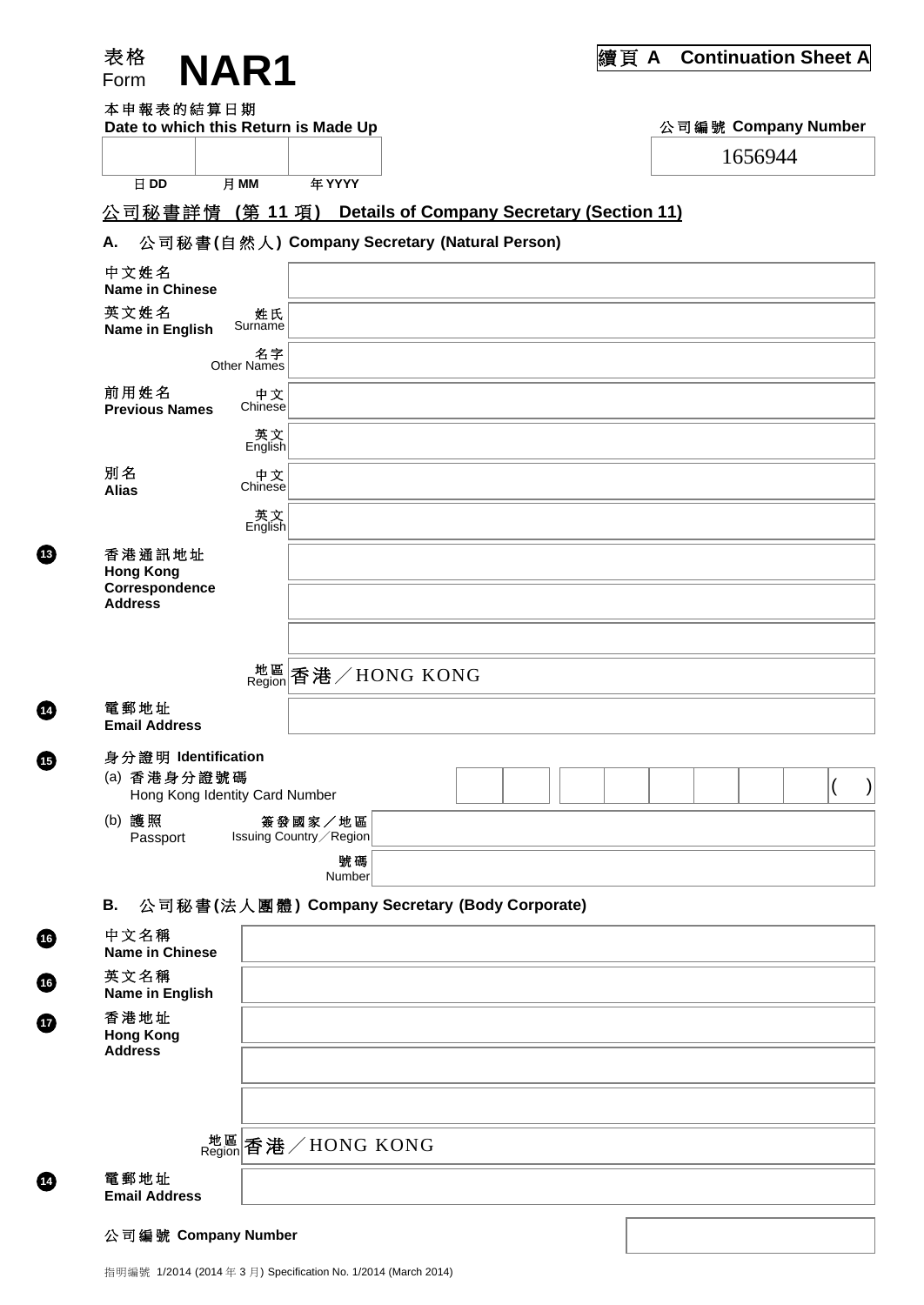| 表格<br>Form                                                           | <b>NAR1</b>               |                                     |                                                    |                           |              |                  | 續頁              | B | <b>Continuation Sheet B</b> |              |   |     |
|----------------------------------------------------------------------|---------------------------|-------------------------------------|----------------------------------------------------|---------------------------|--------------|------------------|-----------------|---|-----------------------------|--------------|---|-----|
| 本申報表的結算日期<br>Date to which this Return is Made Up                    |                           |                                     |                                                    |                           |              |                  |                 |   | 公司編號 Company Number         |              |   |     |
| 09                                                                   | 08                        | 2021                                |                                                    |                           |              |                  |                 |   |                             | 1656944      |   |     |
| 日 DD                                                                 | 月 MM                      | 年 YYYY                              |                                                    |                           |              |                  |                 |   |                             |              |   |     |
| 董事詳情(自然人)(第 12A 項)                                                   |                           |                                     | Details of Director (Natural Person) (Section 12A) |                           |              |                  |                 |   |                             |              |   |     |
| 請在適用的空格內加上 ✔ 號 Please tick the relevant box(es)                      |                           |                                     |                                                    |                           |              |                  |                 |   |                             |              |   |     |
| 身分                                                                   |                           | 董事<br>✓                             |                                                    | 候補董事                      |              |                  | 代替 Alternate to |   |                             |              |   |     |
| <b>Capacity</b>                                                      |                           | Director                            |                                                    | <b>Alternate Director</b> |              |                  |                 |   |                             |              |   |     |
|                                                                      |                           |                                     |                                                    |                           |              |                  |                 |   |                             |              |   |     |
| 中文姓名<br><b>Name in Chinese</b>                                       |                           |                                     |                                                    |                           |              | N/A              |                 |   |                             |              |   |     |
| 英文姓名<br>Name in English                                              | 姓氏<br>Surname             |                                     |                                                    |                           |              | <b>RAI</b>       |                 |   |                             |              |   |     |
|                                                                      | 名字<br>Other Names         |                                     |                                                    |                           |              | <b>CHANDRAKA</b> |                 |   |                             |              |   |     |
| 前用姓名<br><b>Previous Names</b>                                        | 中文<br>Chinese             |                                     |                                                    |                           |              | N/A              |                 |   |                             |              |   |     |
|                                                                      | 英<br>English              |                                     |                                                    |                           |              | N/A              |                 |   |                             |              |   |     |
| 別名<br><b>Alias</b>                                                   | 中文<br>Chinese             | N/A                                 |                                                    |                           |              |                  |                 |   |                             |              |   |     |
|                                                                      | _<br>英文<br>English        |                                     |                                                    |                           |              | N/A              |                 |   |                             |              |   |     |
| 住址<br><b>Residential</b><br>Address                                  |                           | ROOM-B, 10/F, TAI CHENG BUILDING,   |                                                    |                           |              |                  |                 |   |                             |              |   |     |
|                                                                      |                           | 23-29 TAI CHEUNG STREET,            |                                                    |                           |              |                  |                 |   |                             |              |   |     |
|                                                                      |                           | YUEN LONG, N.T.                     |                                                    |                           |              |                  |                 |   |                             |              |   |     |
|                                                                      | 國家/地區<br>Country / Region | <b>HONG KONG.</b>                   |                                                    |                           |              |                  |                 |   |                             |              |   |     |
| 電郵地址<br>CHANDRAKA.LINGMA@GMAIL.COM<br><b>Email Address</b>           |                           |                                     |                                                    |                           |              |                  |                 |   |                             |              |   |     |
| 身分證明 Identification<br>(a) 香港身分證號碼<br>Hong Kong Identity Card Number |                           |                                     |                                                    |                           | $\mathbf{P}$ | 5                | 7               | 4 | 3                           | $\mathbf{1}$ | 3 | (7) |
| (b) 護照<br>Passport                                                   |                           | 簽發國家/地區<br>Issuing Country / Region |                                                    |                           |              |                  | N/A             |   |                             |              |   |     |
|                                                                      |                           | 號碼<br>Number                        |                                                    |                           |              |                  | N/A             |   |                             |              |   |     |

**18**

**20**

 $Q$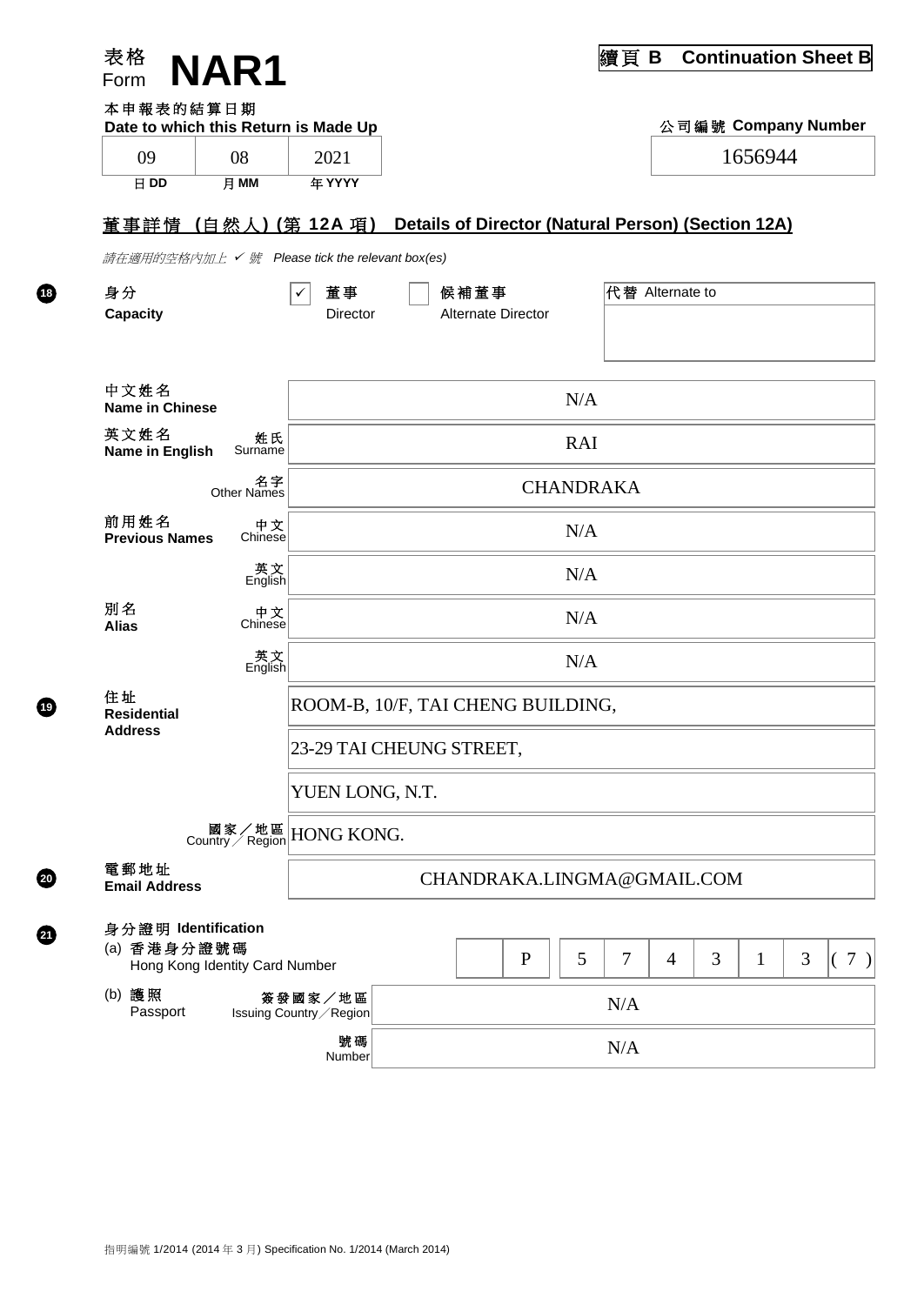| 本申報表的結算日期                          |                   |                                                                                                                                                                                                   |                                                                    |                                                                     |                                   |   |                                                                    |      |                 |                                                    |                                                               |
|------------------------------------|-------------------|---------------------------------------------------------------------------------------------------------------------------------------------------------------------------------------------------|--------------------------------------------------------------------|---------------------------------------------------------------------|-----------------------------------|---|--------------------------------------------------------------------|------|-----------------|----------------------------------------------------|---------------------------------------------------------------|
|                                    |                   |                                                                                                                                                                                                   |                                                                    |                                                                     |                                   |   |                                                                    |      |                 |                                                    |                                                               |
| 月 MM                               | 年 YYYY            |                                                                                                                                                                                                   |                                                                    |                                                                     |                                   |   |                                                                    |      |                 |                                                    |                                                               |
|                                    |                   |                                                                                                                                                                                                   |                                                                    |                                                                     |                                   |   |                                                                    |      |                 |                                                    |                                                               |
|                                    |                   |                                                                                                                                                                                                   |                                                                    |                                                                     |                                   |   |                                                                    |      |                 |                                                    |                                                               |
|                                    | 董事<br>✓           |                                                                                                                                                                                                   |                                                                    |                                                                     |                                   |   |                                                                    |      |                 |                                                    |                                                               |
|                                    | Director          |                                                                                                                                                                                                   |                                                                    |                                                                     |                                   |   |                                                                    |      |                 |                                                    |                                                               |
|                                    |                   |                                                                                                                                                                                                   |                                                                    |                                                                     |                                   |   |                                                                    |      |                 |                                                    |                                                               |
|                                    |                   |                                                                                                                                                                                                   |                                                                    |                                                                     | N/A                               |   |                                                                    |      |                 |                                                    |                                                               |
| 姓氏<br>Surname                      |                   |                                                                                                                                                                                                   |                                                                    |                                                                     | <b>RAI</b>                        |   |                                                                    |      |                 |                                                    |                                                               |
| 名字<br>Other Names                  |                   |                                                                                                                                                                                                   |                                                                    |                                                                     |                                   |   |                                                                    |      |                 |                                                    |                                                               |
| 中文<br>Chinese                      |                   |                                                                                                                                                                                                   |                                                                    |                                                                     | N/A                               |   |                                                                    |      |                 |                                                    |                                                               |
|                                    |                   |                                                                                                                                                                                                   |                                                                    |                                                                     | N/A                               |   |                                                                    |      |                 |                                                    |                                                               |
| 中文                                 |                   |                                                                                                                                                                                                   |                                                                    |                                                                     | N/A                               |   |                                                                    |      |                 |                                                    |                                                               |
|                                    |                   |                                                                                                                                                                                                   |                                                                    |                                                                     | N/A                               |   |                                                                    |      |                 |                                                    |                                                               |
|                                    |                   |                                                                                                                                                                                                   |                                                                    |                                                                     |                                   |   |                                                                    |      |                 |                                                    |                                                               |
|                                    |                   |                                                                                                                                                                                                   |                                                                    |                                                                     |                                   |   |                                                                    |      |                 |                                                    |                                                               |
|                                    |                   |                                                                                                                                                                                                   |                                                                    |                                                                     |                                   |   |                                                                    |      |                 |                                                    |                                                               |
|                                    |                   |                                                                                                                                                                                                   |                                                                    |                                                                     |                                   |   |                                                                    |      |                 |                                                    |                                                               |
| 電郵地址<br><b>Email Address</b>       |                   |                                                                                                                                                                                                   | RAIMANIRAJ82@GMAIL.COM                                             |                                                                     |                                   |   |                                                                    |      |                 |                                                    |                                                               |
| 身分證明 Identification<br>(a) 香港身分證號碼 |                   |                                                                                                                                                                                                   |                                                                    | $\mathbf P$                                                         | 5                                 | 7 | 4                                                                  | 3    | $\mathbf{1}$    | 3                                                  | (7)                                                           |
|                                    |                   |                                                                                                                                                                                                   |                                                                    |                                                                     |                                   |   |                                                                    |      |                 |                                                    |                                                               |
|                                    | 號碼<br>Number      |                                                                                                                                                                                                   |                                                                    |                                                                     |                                   |   |                                                                    |      |                 |                                                    |                                                               |
|                                    | <b>NAR1</b><br>08 | Date to which this Return is Made Up<br>2021<br>英<br>English<br>Chinese<br>_<br>英文<br>English<br>國家/地區<br>Country/Region<br>Hong Kong Identity Card Number<br>簽發國家/地區<br>Issuing Country / Region | <u> 董事詳情(自然人)(第 12A 項)</u><br>YUEN LONG, N.T.<br><b>HONG KONG.</b> | 請在適用的空格內加上 ✔ 號 Please tick the relevant box(es)<br>6 FUNG LOK LANE, | 候補董事<br><b>Alternate Director</b> |   | <b>MANI RAJ</b><br>FLAT-1, 4/F, HONG SHING BUILDING,<br>N/A<br>N/A | 續頁 B | 代替 Alternate to | Details of Director (Natural Person) (Section 12A) | <b>Continuation Sheet B</b><br>公司編號 Company Number<br>1656944 |

**18**

**20**

 $Q$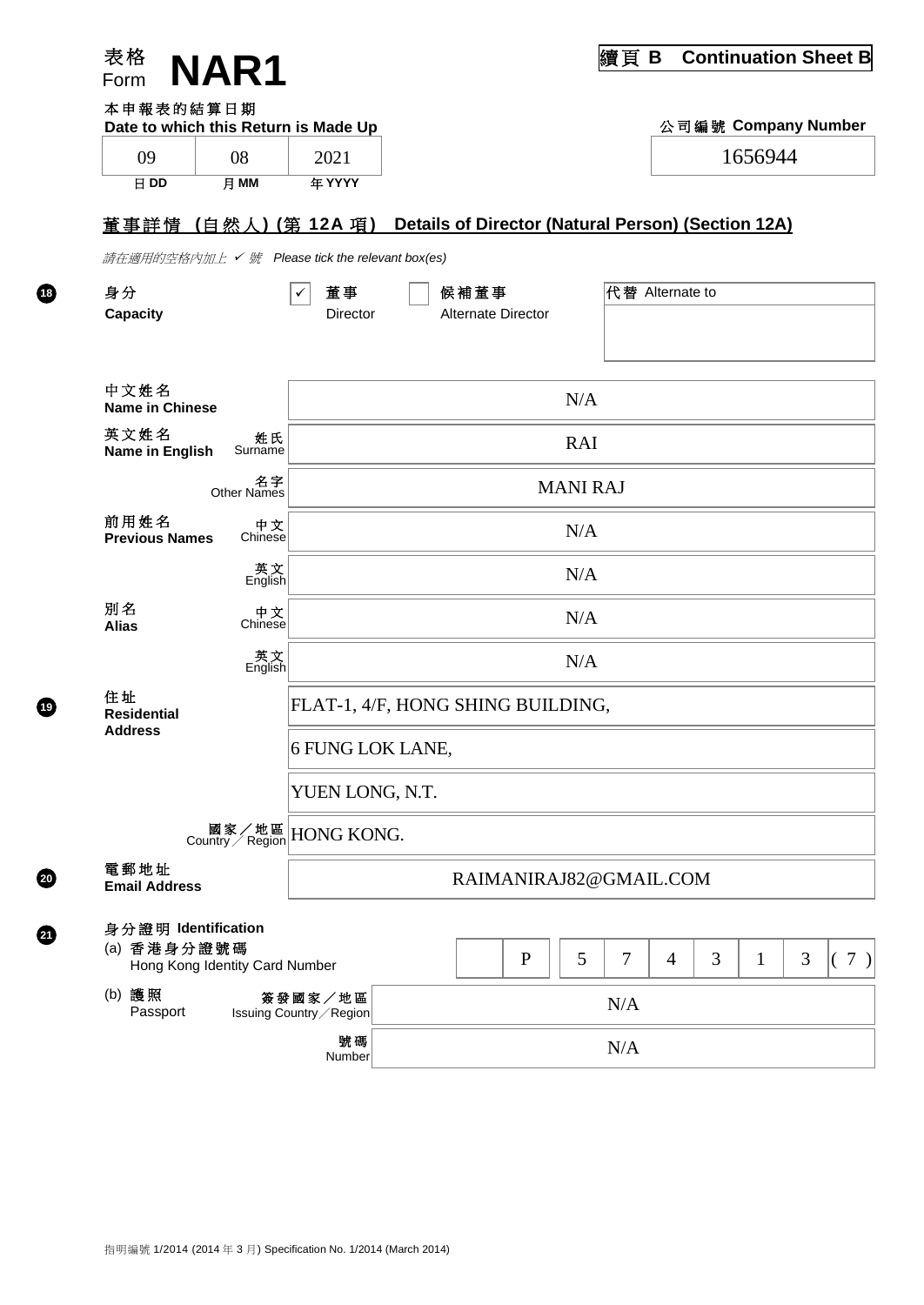| 表格<br>NAR1<br>Form                   |                                                             |                                   | 續頁C<br><b>Continuation Sheet C</b>                 |
|--------------------------------------|-------------------------------------------------------------|-----------------------------------|----------------------------------------------------|
| 本申報表的結算日期                            |                                                             |                                   |                                                    |
| Date to which this Return is Made up |                                                             |                                   | 公司編號 Company Number                                |
|                                      |                                                             |                                   | 1656944                                            |
| 月 MM<br>日 DD                         | 年 YYYY                                                      |                                   |                                                    |
| 董事詳情 (法人團體)                          | (第 12B 項)                                                   |                                   | Details of Director (Body Corporate) (Section 12B) |
| 請在適用的空格內加上 ✔ 號                       | Please tick the relevant box(es)                            |                                   |                                                    |
| 身分<br>$\mathbf 1$                    | 董事<br>Director                                              | 候補董事<br><b>Alternate Director</b> | 代替 Alternate to                                    |
| <b>Capacity</b>                      |                                                             |                                   |                                                    |
|                                      |                                                             |                                   |                                                    |
| 中文名稱<br><b>Name in Chinese</b>       |                                                             |                                   |                                                    |
| 英文名稱<br>Name in English              |                                                             |                                   |                                                    |
| 地址                                   |                                                             |                                   |                                                    |
| <b>Address</b>                       |                                                             |                                   |                                                    |
|                                      |                                                             |                                   |                                                    |
| 國家/地區<br>Country / Region            |                                                             |                                   |                                                    |
| 電郵地址<br><b>Email Address</b>         |                                                             |                                   |                                                    |
| 公司編號 Company Number                  |                                                             |                                   |                                                    |
| (只適用於在香港註冊的法人團體)                     | (Only applicable to body corporate registered in Hong Kong) |                                   |                                                    |
|                                      | 請在適用的空格內加上 √號 Please tick the relevant box(es)              |                                   |                                                    |
| 身分<br>$\mathbf{2}^-$                 | 董事                                                          | 候補董事                              | 代替 Alternate to                                    |
| <b>Capacity</b>                      | Director                                                    | Alternate Director                |                                                    |
|                                      |                                                             |                                   |                                                    |
| 中文名稱<br><b>Name in Chinese</b>       |                                                             |                                   |                                                    |
|                                      |                                                             |                                   |                                                    |
| 英文名稱<br>Name in English              |                                                             |                                   |                                                    |
| 地址<br><b>Address</b>                 |                                                             |                                   |                                                    |
|                                      |                                                             |                                   |                                                    |
|                                      |                                                             |                                   |                                                    |
| 國家/地區<br>Country $\angle$ Region     |                                                             |                                   |                                                    |
|                                      |                                                             |                                   |                                                    |
| 電郵地址<br><b>Email Address</b>         |                                                             |                                   |                                                    |

**22**

**20**

**18**

**22**

**20**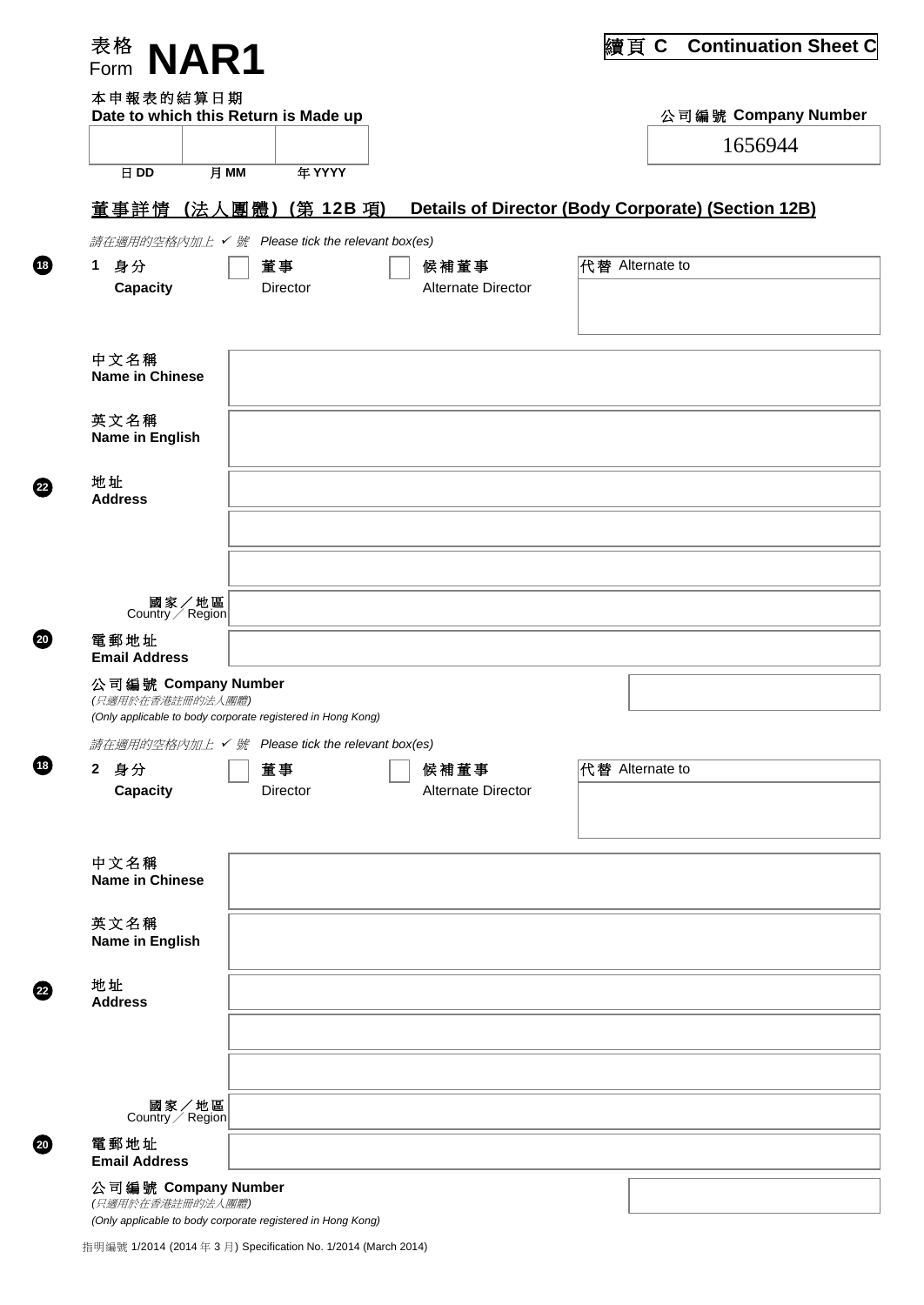

#### 本申報表的結算日期

**24**

Date to which this Return is Made Up **Number** 2012 2013 2014 公司編號 Company Number

1656944

日 DD 月 MM 年 YYYY

#### 公 司 紀 錄 **(**第 **14** 項 **) Company Records (Section 14)**

### 公司備存 下 列 紀 錄 的 地 址 **(**如並非備存於 第 **6** 項 所 述 的 註 冊 辦 事 處 內 **)**

Address where the following company records are kept (if not kept at the registered office stated in Section 6)

| 公司紀錄 Company Records | 地址 Address |
|----------------------|------------|
|                      |            |
|                      |            |
|                      |            |
|                      |            |
|                      |            |
|                      |            |
|                      |            |
|                      |            |
|                      |            |
|                      |            |
|                      |            |
|                      |            |
|                      |            |
|                      |            |
|                      |            |
|                      |            |
|                      |            |
|                      |            |
|                      |            |
|                      |            |
|                      |            |
|                      |            |
|                      |            |
|                      |            |
|                      |            |
|                      |            |
|                      |            |
|                      |            |
|                      |            |
|                      |            |
|                      |            |
|                      |            |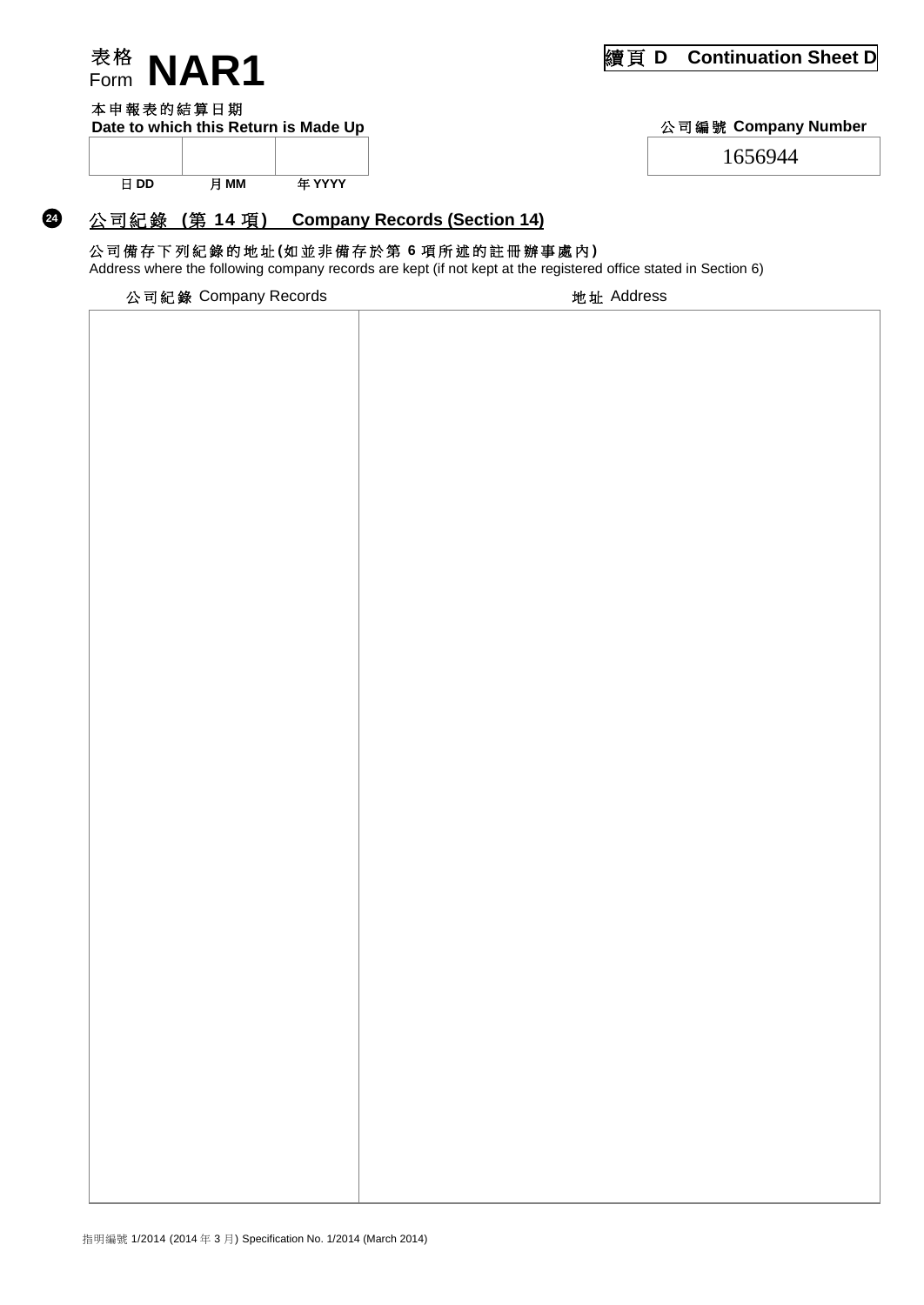# Acknowledgement<br>Companies Registry<br>H.K.

13/01/2022 15:46:13<br>Submission No/Seq No:<br>CR No:<br>Sh. Form. 228609174/1<br>1656944 NAR1

Acknowledgement<br>Companies Registry<br>H.K.

13/01/2022 15:46:13<br>Submission No/Seq No: 228609174/2<br>CR No: 1656944<br>Sh. Form. AC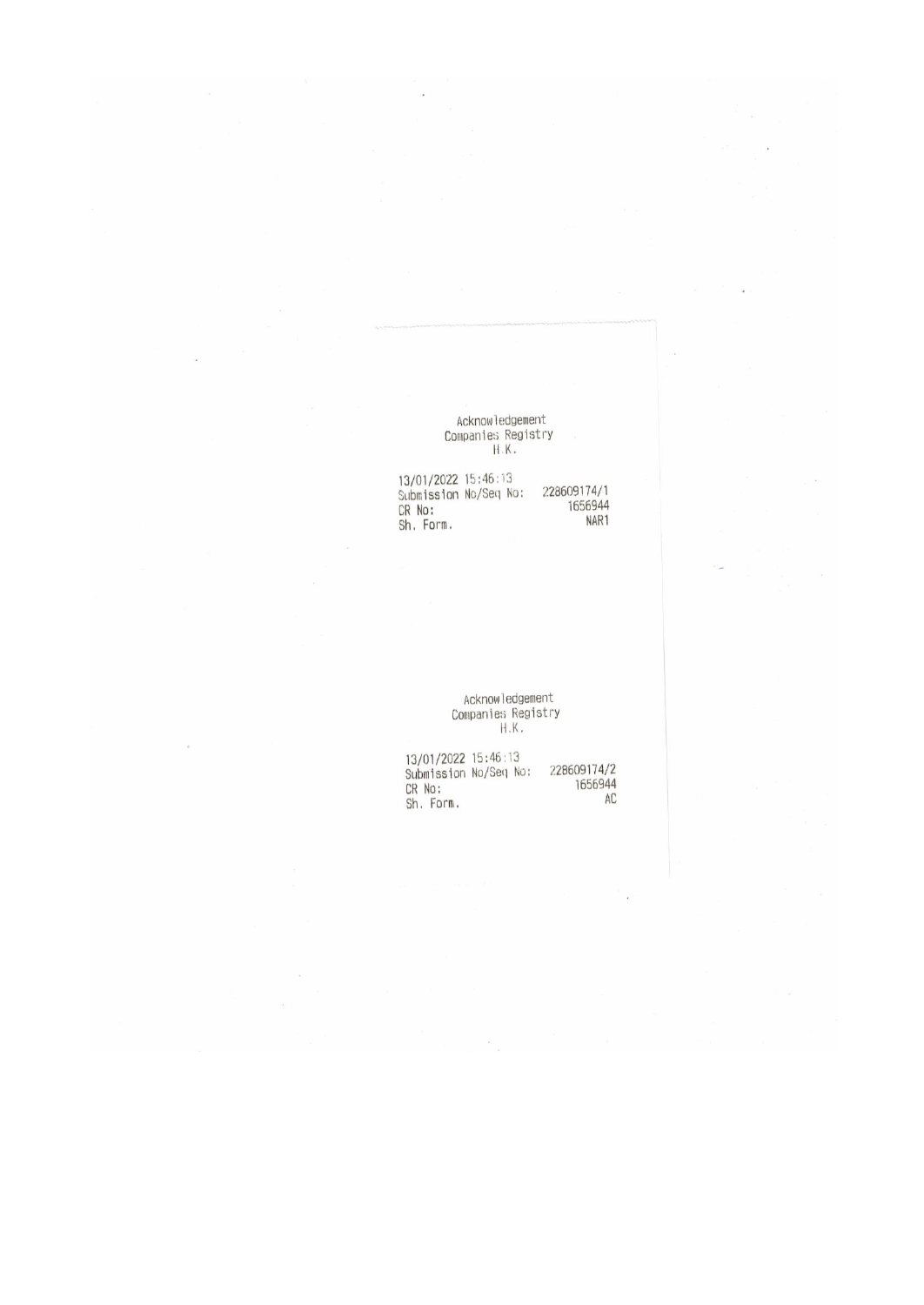#### 《 公 司 條 例 》 **(**香 港 法 例 第 **622** 章 **)** 第 **662** 條 規 定 交 付 的

#### 周 年 申 報 表

#### 填表須知 – 表格 NAR1

#### 附 註

引 言

- **1.** 每 間 在香港成立為法團的 公司必須向公司註冊處處長 (「處長」 )交 付 一份周年申報表 登 記 。 公 司 董 事 及 公 司 秘 書 有 責 任 確 保 申 報 表 正 確 反 映 公 司 於 申 報 表 的 結 算 日 期 的 狀 況 。
- **2.** 請 劃 一 以 中 文 或 英 文 申 報 各 項 所 需 資 料 。 如 以 中 文 申 報 , 請 用 繁 體 字 。 以 手 寫 方 式 填 寫 的 表 格 或 不 會 被 公 司 註 冊 處 接納。
- 3. 請提供提交人資料。除非有特別事項需要公司註冊處注意,否則無須另加附函。

#### 交 付 表 格 的 期 限

**4.** 本 表 格 必 須 於 申 報 表 的 結 算 日 期 後 **42** 日 內 交 付 處 長 登 記 。 你可郵寄 本 表 格 到 「 香 港 金鐘道 66 號金鐘道政府合署 14 樓公司註冊處」,或親身到上址交付。如以郵寄方式 交 付 表 格 而 處 長 並 沒 有 收 到 該 表 格 的 話 , 則 該 表 格 不 會 視 作 曾 為 遵 從 《 公 司 條 例 》 中 有關條文的規定而交付處長。不論公司屬何類別, *逾期提交者均須繳付較高的註冊費*  $H \sim$ 

#### 費 用

**5.** 本 表 格 必 須 連 同 正 確 的 註 冊 費 用 一 併 交 付 , 否 則 公 司 註 冊 處 不 會 接 納 。 公 司 註 冊 處 將 依據公司重新交付表格的日期,計算所需繳付的註冊費用。有關所需費用的詳情,請 參 閱 《 主 要 服 務 收 費 表 》 資 料 小 冊 子 。 如 以 港 幣 劃 線 支 票 繳 付 費 用 , 抬 頭 請 註 明 「 公 司註冊處 」。 請 勿 郵 寄 現 金 。

#### 簽 署

**6.** 本 表 格 必 須 由 一 名 董 事 或 公 司 秘 書 簽 署 , 公 司 註 冊 處 不 接 納 未 簽 妥 的 表 格 , 並 將 依 據 公司重新 交 付 已 簽 妥 的 表 格 的 日 期 , 計 算 所 需 繳 付 的 註 冊 費 用 。

#### 商 業 名 稱 **(**第 **2** 項 **)**

**7.** 除 公 司 名 稱 外 , 請 申 報 所 採 用 的 任 何 商 業 名 稱 。

#### 本 申 報 表 的 結 算 日 期 **(**第 **4** 項 **)**

**8.** 請 述 明 申 報 表 的 結 算 日 期 。 就 某 一 年 而 言 , 私 人 公 司 的 申 報 表 的結算 日 期 , 即 該 公 司 成 立 為 法 團 之 日 在 該 年 中 的 周 年 日 。 就 某 一 財 政 年 度 而 言 , 公 眾 公 司 的 申 報 表 的 結 算 日期, 即該公司的會計參照期結束後的6個月屆滿之日; 屬擔保有限公司的申報表的 結 算 日 期 , 即 該 公 司 的 會 計 參 照 期 結 束 後 的 9 個 月 屆 滿 之 日 。

#### 隨 本 表 格 交 付 的 財 務 報 表 所 涵 蓋 的 會 計 期 **(**第 **5** 項 **)**

**9.** (a) 公 眾 公 司 或 擔 保 有 限 公 司 的 周 年 申 報 表 須 隨 附 根 據 《 公 司 條 例 》 第 430 條 須 送 交 該公司每名成員的關乎該財政年度的報告文件的副本,包括財務報表、董事報告 及 就 該 財 務 報 表 作 出 的 核 數 師 報 告 。 該 等 副 本 須 經 該 公 司 的 一 名 董 事 或 公 司 秘 書 核 證 為 真 實 副 本 。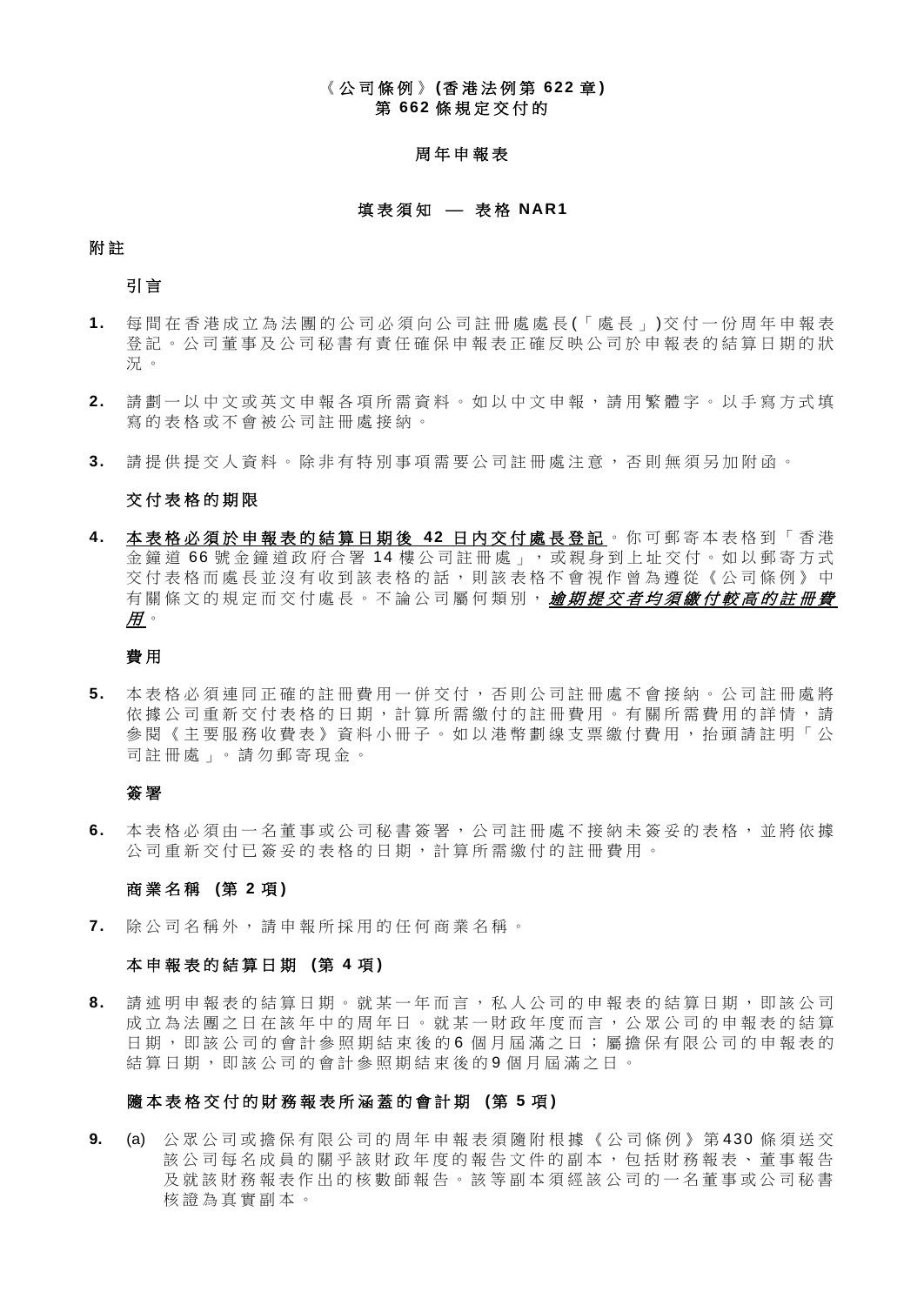(b) 如 (a) 段 所 述 的 任 何 文 件 所 用 的 語 文 既 非 中 文 亦 非 英 文 , 該 文 件 的 經 核 證 英 文 或 中 文 譯 本 必 須 附 於 該 文 件 。

#### 註 冊 辦 事 處 地 址 **(**第 **6** 項 **)**

**10.** 註 冊 辦 事 處 的 地 址 必 須 為 公 司 於 申 報 表 的 結 算 日 期 當 日 的 地 址 。 本 處 不 接 納 非 香 港 地 址 、 「 轉 交 」 地 址 或 郵 政 信 箱 號 碼 。

#### 電 郵 地 址 **(**第 **7** 項 **)**

**11.** 請 提 供 公 司 的 電 郵 地 址 (如有的話 ) 以 方 便 聯 絡 。 如 電 郵 地 址 其 後 有 任 何 更 改 , 請 以 表 格 NR1 通 知 公 司 註 冊 處 。

#### 股 本 **(**第 **10** 項 **)**

- **12.** 有 股 本 的 公 司 必 須 申 報 其 已 發 行 股 本 及 已 繳 股 款 的 詳 細 資 料 。 以 下 例 子 只 供 參 考 。
	- 例子: 甲乙丙有限公司已發行 5,000 股普通股,截至本申報表的結算日期該等普通 股 已 繳 足 股 款 。

| 截至本申報表的結算日期 As at the Date to which this Return is Made Up       |                  |                           |                            |                                                                   |  |  |  |  |  |
|------------------------------------------------------------------|------------------|---------------------------|----------------------------|-------------------------------------------------------------------|--|--|--|--|--|
| 股份的類別<br>(如普通股/                                                  |                  | 已發行股份 Issued Shares       |                            |                                                                   |  |  |  |  |  |
| 優先股等)<br>Class of Shares<br>(e.g. Ordinary /<br>Preference etc.) | 貨幣單位<br>Currency | 總數<br><b>Total Number</b> | 總款額<br><b>Total Amount</b> | 已繳或視作<br>已繳的總款額<br>Total Amount Paid up or<br>Regarded as Paid up |  |  |  |  |  |
| 普通股                                                              | 港元               | 5,000                     | 5,000                      | 5,000                                                             |  |  |  |  |  |
|                                                                  |                  |                           |                            |                                                                   |  |  |  |  |  |
| 總數<br>Total                                                      | 港元               | 5,000                     | 5,000                      | 5,000                                                             |  |  |  |  |  |

#### 公 司 秘 書 **(**第 **11** 項 **)**

- **13.** 請 申 報 屬 自 然 人 的 公 司 秘 書 在香港 的 通 訊 地 址 。 本處不接納 非 香 港 地 址 或 郵 政 信 箱 號 碼 。
- **14.** 請提供 公 司 秘 書 的 電 郵 地 址 (如 有 的 話 ) 以 方 便 聯 絡 。 如 電 郵 地 址 其 後 有 任 何 更 改 , 請 以表格 ND2B 通知公司註冊處。
- **15.** 請 申 報 屬 自 然 人 的 公 司 秘 書 的 香 港 身 分 證 號 碼 。 如 該 人 並 非 香 港 身 分 證 持 有 人 , 請 申 報 其 所 持 護 照 的 號 碼 及 簽 發 國 家 / 地 區 。 如 該 人 並 非 香 港 身 分 證 持 有 人 , 亦 沒 有 任 何 護照,則請在有關的空格內填上「無」。
- **16.** 如 某商號的所有合夥人 為 公 司 的聯名 公 司 秘書,請在 供 公 司 秘 書 (法人團體 )填報名稱 的空格内申報商號名稱。
- 17. 如公司秘書屬法人團體,請註明其在*香港*的註冊辦事處或主要辦事處的地址。本處不 接納非香港地址、「轉交」地址或郵政信箱號碼。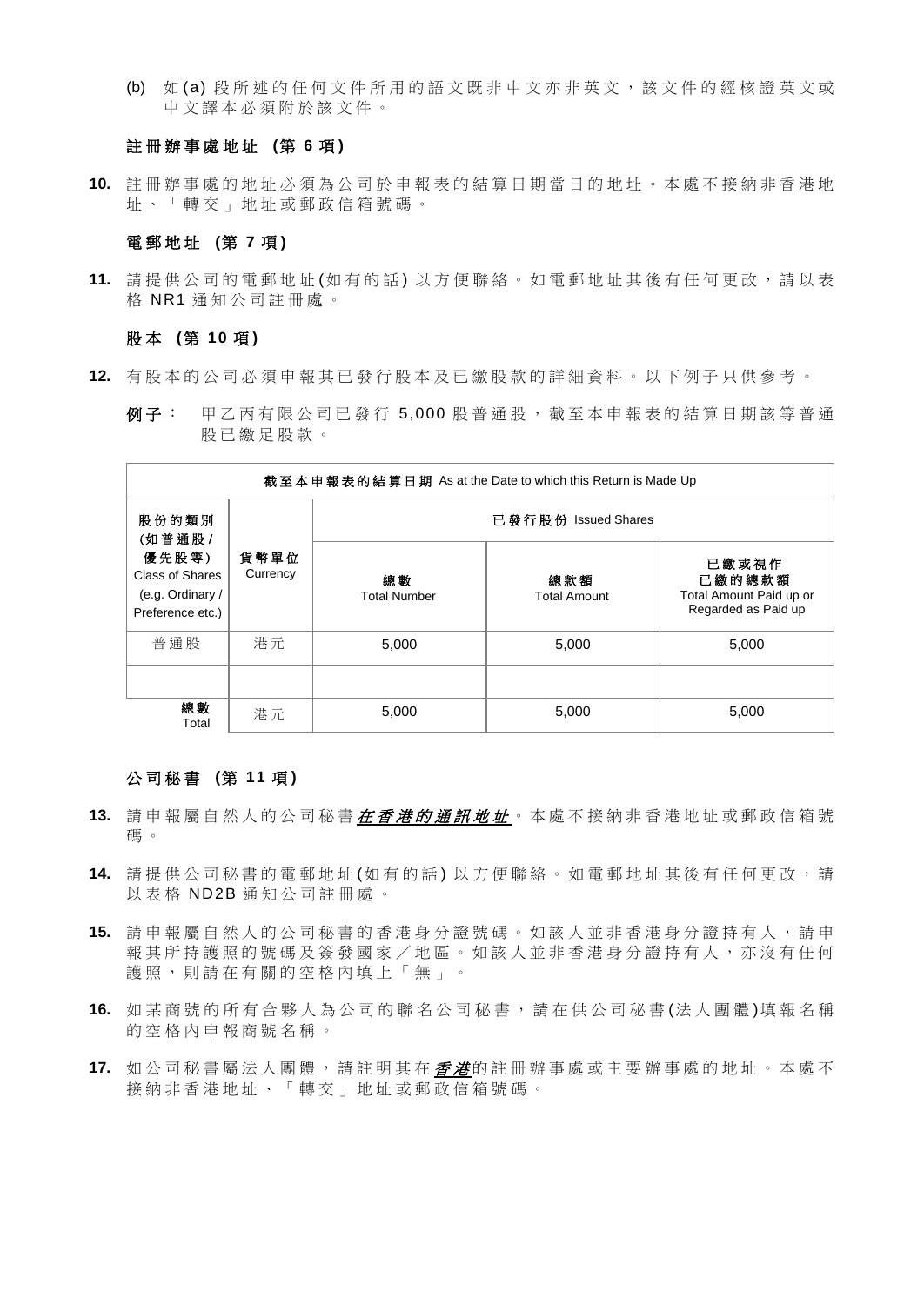#### 董事 (第 12 項)

- **18.** 請 述 明 董 事 的 身 分 。 如 屬 候 補 董 事 , 請 註 明 獲 代 替 行 事 的 董 事 姓 名 或 名 稱 。
- **19.** 請 申 報 屬 自 然 人 的 董 事 或 備 任 董 事 的 通 常 住 址 。 如 屬 非 香 港 地 址 , 請 同 時 申 報 「 國 家 /地區 」 一 欄 。 本 處 不 接 納 「 轉 交 」 地 址 或 郵 政 信 箱 號 碼 。
- **20.** 請 提 供 董 事 或 備 任 董 事 的 電 郵 地 址 (如 有 的 話 ) 以 方 便 聯 絡 。 如 電 郵 地 址 其 後 有 任 何 更 改,請以表格 ND2B 或 ND7 通知公司註冊處。
- **21.** 請 申 報 屬 自 然 人 的 董 事 或 備 任 董 事 的 香 港 身 分 證 號 碼 。 如 該 人 並非香港身 分 證 持 有 人,請 申 報 其 所 持 護 照 的 號 碼 及 簽 發 國 家 / 地 區 。 如 該 人 並 非 香 港 身 分 證 持 有 人 , 亦 沒有 任 何 護 照 , 則 請 在 有 關 的 空 格 内 埴 上 「 無 」。
- **22.** 如 董 事 屬 法 人 團 體 , 請 註 明 其 註 冊 辦 事 處 或 主 要 辦 事 處 的 地 址 。 如 屬 非 香 港 地 址 , 請 同 時 申 報 「國家 / 地 區 」 一 欄 。 本 處 不 接 納 「 轉 交 」 地 址 或 郵 政 信 箱 號 碼 。

#### 有 股 本 公 司 的 成 員 詳 情 **(**第 **13** 項 **)**

**23.** 如 公 司 屬 有 股 本 的 公 司 , 請 於 附 表 一 (適 用 於 非 上 市 公 司 )或附表二 (適 用 於 上 市公司 ) 申 報 公 司 成 員 的 詳 情 。

#### 公 司 紀 錄 **(**第 **14** 項 **)**

**24.** 公司紀錄指 《 公 司 條 例 》 規定公司須備存的登記冊、索引、協議、備忘錄、會議紀錄或 其他文件,但不包括會計紀錄 。

#### 《 董 事 責 任 指 引 》

**25.** 所 有 公 司 董 事 均 應 閱 讀 公 司 註 冊 處 編 製 的 《 董 事 責 任 指 引 》 , 並 熟 悉 該 指 引 所 概 述 的 董事一般責任 。 公 司 應 把 該 指 引 發 給 董 事 參 考 。 該指引 可 於 公 司 註冊處網 頁 (www.cr.gov.hk) 閱覽或下載, 印文本亦可於香港金鐘道 66 號金鐘道政府合署 13 和 14 樓公司註冊處的詢問處索取。

#### 非 上 市 公 司 的 成 員 詳 情 **(**附 表 一 **)**

- **26.** (a) 每 類 別 股 份 的 已 發 行 總 數 必 須 與 申 報 表 第 10 項 中 所 申 報 該 類 別 股 份 的 已 發 行 股 份 總 數 相 同 。
	- (b) 如成員的 詳 情 有 任 何 更 改 , 請 在「 備 註 」 一 欄 內 相 關 之 處 說 明 (例 如 : 更 改 地 址 、 更改名稱 等 )。
	- (c) 如 公 司 股 本 的 結 構 有 任 何 更 改 , 例 如 : 某 一 類 別 股 份 轉 換 為 另 一 類 別 股 份 、 已 發 行的股份被公司沒收等,請在「備註」一欄內相關之處說明(例如: 'A' 股於 XXXX 年 XX 月 XX 日轉換為'B'股、股份於 XXXX 年 XX 月 XX 日被沒收等)。
	- (d) 如 公 司 備 存 成 員 登 記 支 冊 , 而 該 登 記 支 冊 所 載 記 項 的 詳 情 與 需 要 載 於 周 年 申 報 表 內 的 事 項 有 關 , 而 且 該 周 年 申 報 表 是 在 該 等 記 項 的 文 本 送 抵 該 公 司 的 註 冊 辦 事 處 之 後 交 付 處 長 , 請 申 報 有 關 的 詳 情 。

#### 上 市 公 司 的 成 員 詳 情 **(**附 表 二 **)**

**27.** 上市公司 須 於 附 表 二 提 供 的 成 員 詳 情 , 僅 限 於 周 年 申 報 表 的 結 算 日 期 當 日 持 有 該 公 司 任何類別股份中的 5% 或多於 5% 發行股本的成員的詳情。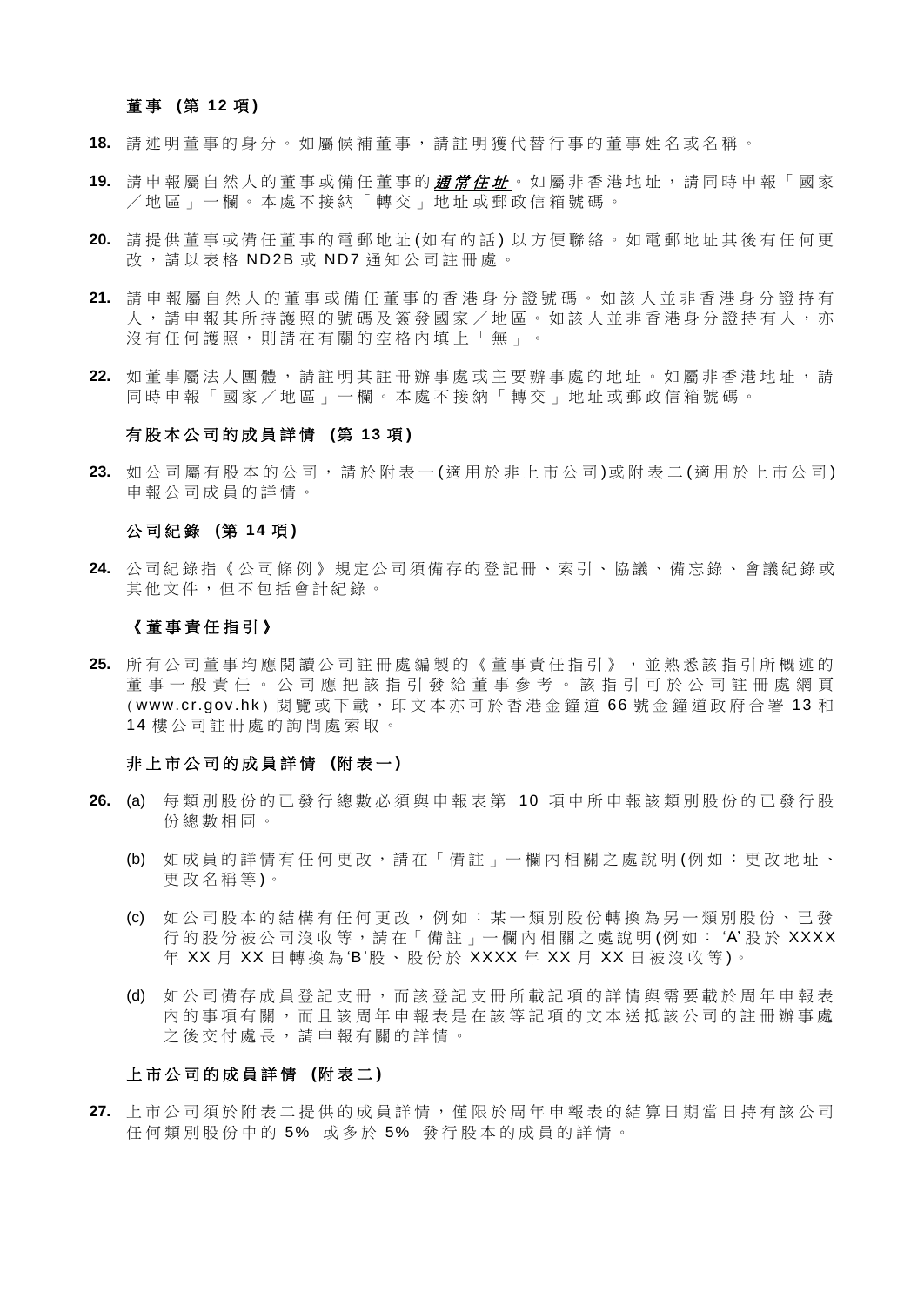#### **ANNUAL RETURN**

#### **For the purposes of section 662 of Companies Ordinance (Cap. 622)**

#### **Notes for Completion of Form NAR1**

#### **Introduction**

- **1.** Every company incorporated in Hong Kong must make an annual return which should be delivered to the Registrar of Companies (the Registrar) for registration. It is the duty of the director(s) and the company secretary to ensure that the return accurately reflects the affairs of the company as at the date to which the return is made up.
- **2.** Please fill in all particulars and complete all items consistently in either Chinese or English. Traditional Chinese characters should be used if the form is completed in Chinese. Please note that handwritten forms may be rejected by the Companies Registry.
- **3.** Please complete the Presentor's Reference. Unless the presentor needs to raise a specific issue for the attention of the Companies Registry, no covering letter is required.

#### **Deadline for Delivery of this Form**

**4. This form must be delivered to the Registrar for registration within 42 days after the date to**  which the return is made up by post or in person to "The Companies Registry, 14th floor, Queensway Government Offices, 66 Queensway, Hong Kong". If the form is delivered by post but the Registrar has not received it, the form will not be regarded as having been delivered to the Registrar in satisfaction of the relevant provision of the Companies Ordinance. Regardless of the types of companies, *late submission will be subject to payment of a higher registration fee*.

#### **Fee**

**5.** This form must be delivered with the correct registration fee. A form which is not delivered with the correct fee will be rejected by the Companies Registry. The registration fee payable will be calculated according to the resubmission date of the form. Please refer to the information pamphlet on 'Price Guide to Main Services' for the correct fee payable. If the fee is paid by cheque, the cheque should be crossed and issued in Hong Kong Dollars payable to 'Companies Registry'. Please do not send cash.

#### **Signature**

**6.** This form must be signed by a director or the company secretary. A form which is not properly signed will be rejected by the Companies Registry. The registration fee payable will be calculated according to the resubmission date of the properly signed form.

#### **Business Name (Section 2)**

**7.** Please state any business names used in addition to the company's name.

#### **Date to which this Return is Made Up (Section 4)**

**8.** Please state the date to which the Annual Return is made up. For a private company, the date to which the return is made up in respect of a particular year is the anniversary of the date of the company's incorporation in that year. For a public company, the date to which the return is made up in respect of a particular financial year is the date that is 6 months after the end of its accounting reference period. For a company limited by guarantee, the date to which the return is made up in respect of a particular financial year is the date that is 9 months after the end of its accounting reference period.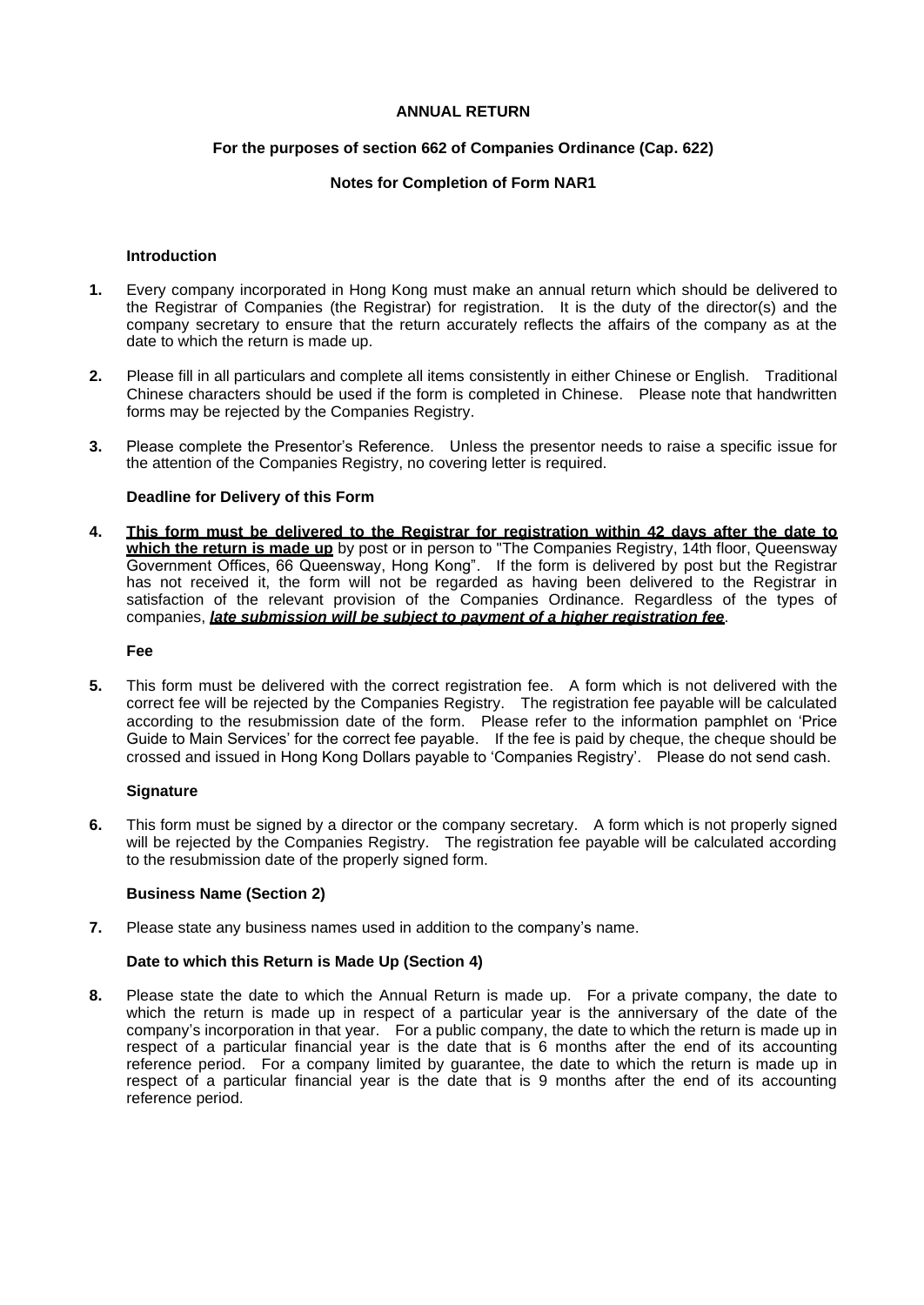#### **Period Covered by Financial Statements Delivered with this Form (Section 5)**

- **9.** (a) Public companies and companies limited by guarantee are required to deliver with each annual return copies of the reporting documents required to be sent to every member of the company under section 430 of the Companies Ordinance, which include the financial statements and the directors' report for the financial year and the auditors' report on those financial statements. Copies of the reporting documents must be certified by a director or the company secretary to be true copies.
	- (b) If any of the documents is in a language other than Chinese or English, a certified translation in English or Chinese of the document must be delivered.

#### **Address of Registered Office (Section 6)**

**10.** The address must be the registered office address as at the date to which the return is made up. Non-Hong Kong addresses, 'care of' addresses or post office box numbers are not acceptable.

#### **Email Address (Section 7)**

**11.** Please provide the email address of the company, if any, to facilitate electronic communication. If there is any subsequent change in the email address, please notify the Companies Registry by completing Form NR1.

#### **Share Capital (Section 10)**

- **12.** A company having a share capital must report the details of its issued and paid up share capital. An example is provided below for reference only.
	- e.g. ABC Company Limited has issued 5,000 ordinary shares which are fully paid as at the date of this return.

| 截至本申報表的結算日期 As at the Date to which this Return is Made Up              |                  |                           |                            |                                                                   |  |  |  |  |  |
|-------------------------------------------------------------------------|------------------|---------------------------|----------------------------|-------------------------------------------------------------------|--|--|--|--|--|
| 股份的類別<br>(如普通股/                                                         |                  | 已發行股份 Issued Shares       |                            |                                                                   |  |  |  |  |  |
| 優先股等)<br>Class of Shares<br>(e.g. Ordinary $\angle$<br>Preference etc.) | 貨幣單位<br>Currency | 總數<br><b>Total Number</b> | 總款額<br><b>Total Amount</b> | 已繳或視作<br>已繳的總款額<br>Total Amount Paid up or<br>Regarded as Paid up |  |  |  |  |  |
| Ordinary                                                                | <b>HKD</b>       | 5,000                     | 5,000                      | 5,000                                                             |  |  |  |  |  |
|                                                                         |                  |                           |                            |                                                                   |  |  |  |  |  |
| 總數<br>Total                                                             | <b>HKD</b>       | 5,000                     | 5,000                      | 5,000                                                             |  |  |  |  |  |

#### **Company Secretary (Section 11)**

- **13.** Please provide the *correspondence address in Hong Kong* of the company secretary who is a natural person. Non-Hong Kong addresses or post office box numbers are not acceptable.
- **14.** Please provide the email address of the company secretary, if any, to facilitate electronic communication. If there is any subsequent change in the email address, please notify the Companies Registry by completing Form ND2B.
- **15.** The Hong Kong Identity Card number or, in the absence of which, the number and issuing country region of the passport of the company secretary who is a natural person should be given. If he or she holds neither a Hong Kong Identity Card nor a passport, please state 'Nil' in the boxes provided.
- **16.** If all the partners in a firm are joint company secretaries of the company, please state the name of the firm in the box for name of Company Secretary (Body Corporate).
- **17.** If the company secretary is a body corporate, the address of its registered or principal office in *Hong Kong* should be given. Non-Hong Kong addresses, 'care of' addresses or post office box numbers are not acceptable.